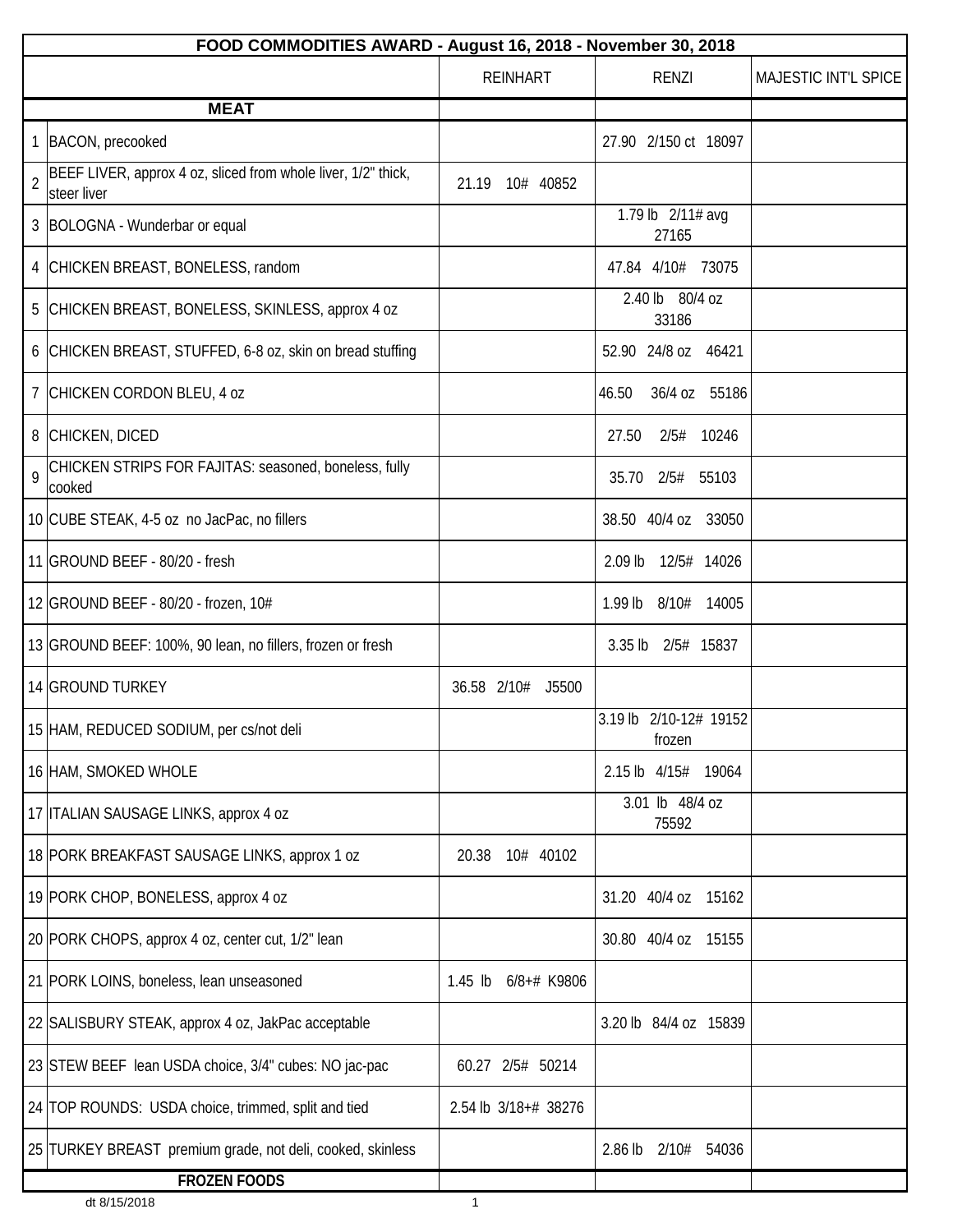|                | FOOD COMMODITIES AWARD - August 16, 2018 - November 30, 2018                   |                            |                            |                      |
|----------------|--------------------------------------------------------------------------------|----------------------------|----------------------------|----------------------|
|                |                                                                                | <b>REINHART</b>            | <b>RENZI</b>               | MAJESTIC INT'L SPICE |
| 1              | <b>BABY BACK RIBS</b>                                                          | 2.71 lb 12/ct T2414        |                            |                      |
| $\overline{2}$ | BEEF PATTIES: 80% lean, 3 patties/pound, round, paper in<br>between patties    |                            | 2.80 lb 30/5.3 oz<br>11152 |                      |
|                | 3 BREAKFAST SAUSAGE PATTIES, approx 1 oz                                       |                            | 22.25<br>160/1 oz<br>10498 |                      |
|                | 4   BREAKFAST SAUSAGE PATTIES, VEGETARIAN                                      |                            | 45.95 112/1.34 oz<br>23048 |                      |
| 5              | BREADED CHICKEN PATTY, approx 3 oz, oven ready, white<br>meat                  |                            | 21.90 10.35# 53210         |                      |
|                | 6 BREADED FISH COOKED                                                          | 25.08<br>10# J3762         |                            |                      |
| $\overline{7}$ | BREADED FISH: uncooked, ready to bake, NOT DEEP FRY,<br>comparable to Pier 17  |                            | 34.10 46/3.6 oz<br>40161   |                      |
|                | 8   BREADED FISH FILLETS - approx 4 oz                                         |                            | 30.50<br>10# 10901         |                      |
|                | 9 CHICKEN BREAST, BONELESS, SKINLESS                                           |                            | 2.35 2/10# 33186           |                      |
| 10             | CHICKEN BREASTS, approx 6.5 oz, bone in and skin on, no<br>backs, no ribs, IQF |                            |                            |                      |
|                | 11 CHICKEN FILLETS, BREADED, approx 4 oz                                       | 24.59 2/5# V6496           |                            |                      |
|                | 12 CHICKEN LEGS, approx 6 oz, IQF                                              |                            | 54.45 60/9 oz 53220        |                      |
|                | 13 CHICKEN MEAT, DICED: cooked, white & dark meat, IQF                         |                            | 2/5# 10246<br>27.50        |                      |
|                | 14 CHICKEN NUGGET                                                              |                            | 19.40 225/.71 oz<br>55054  |                      |
|                | 15 CHICKEN PATTY                                                               | 20.58 2/5# BN348           |                            |                      |
|                | 16 CUBED PORK                                                                  |                            | 2/5# 17079<br>23.62        |                      |
|                | 17 DANISH - assorted                                                           |                            | 20.30 50/1.25 oz<br>51236  |                      |
|                | 18 DICED TURKEY                                                                |                            | 24.20 2/5# 10161           |                      |
|                | 19 DINNER ROLLS, 1 oz                                                          | 32.35 288/1.25 oz<br>R6574 |                            |                      |
|                | 20 DONUT - assorted                                                            |                            | 22.46 126/1.3 oz 51119     |                      |
|                | 21 FISH NUGGETS, approx 1 oz                                                   |                            | 53.10 4/5# 40157           |                      |
|                | 22 FRENCH FRIES                                                                |                            | 17.95 6/5# 34115           |                      |
|                | 23 FRENCH TOAST                                                                |                            | 25.00 12/12 ct<br>27034    |                      |
|                | 24 HASHBROWN - approx 2.25 oz                                                  |                            | 38.75 240/2.25 oz<br>34210 |                      |
|                | 25 HOT DOGS - All Beef                                                         |                            | 25.00 10# 23080            |                      |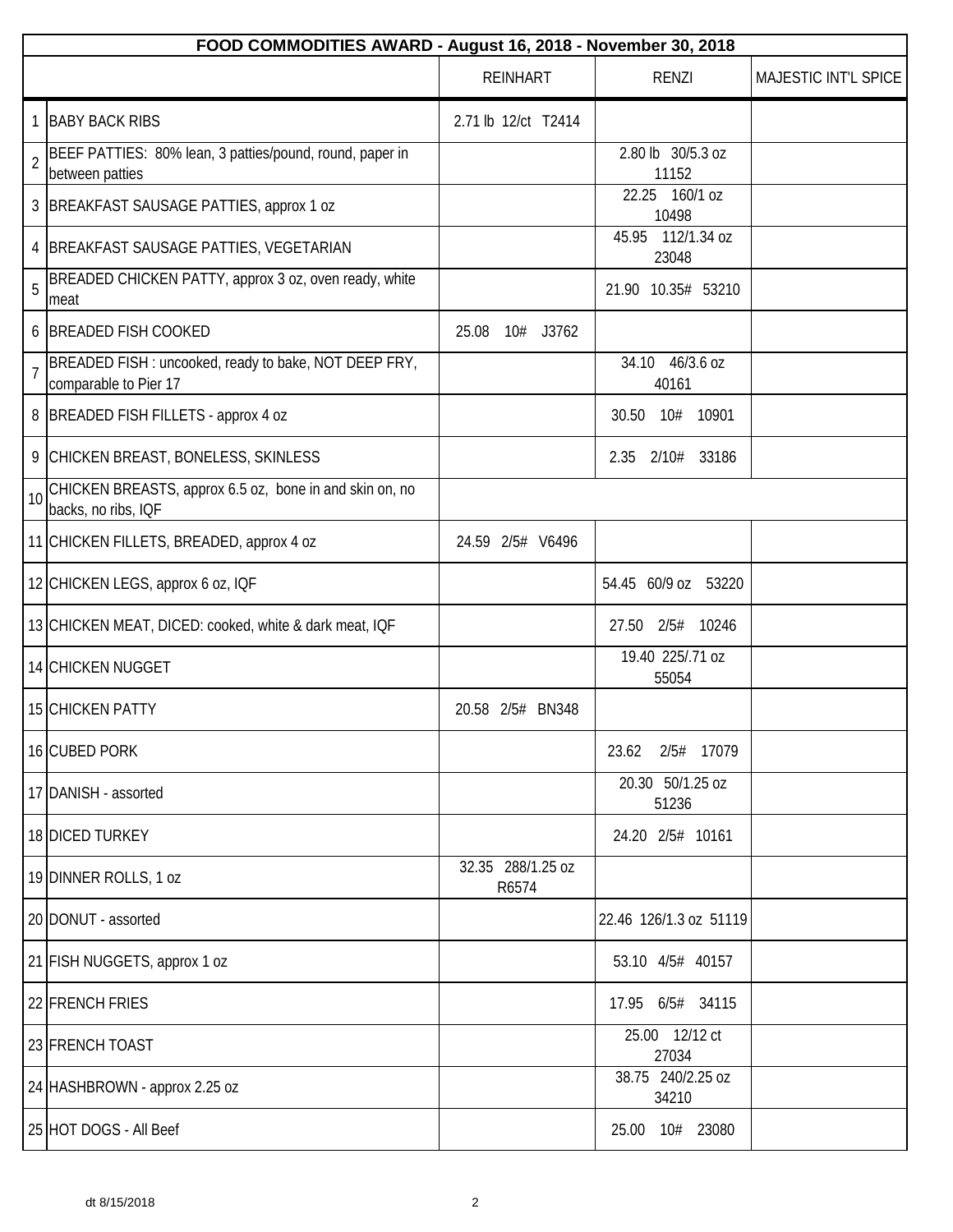| FOOD COMMODITIES AWARD - August 16, 2018 - November 30, 2018 |                     |                            |                      |
|--------------------------------------------------------------|---------------------|----------------------------|----------------------|
|                                                              | <b>REINHART</b>     | <b>RENZI</b>               | MAJESTIC INT'L SPICE |
| 26 HOT DOGS (approx 80 cs)                                   |                     | 10.5# 23018<br>18.54       |                      |
| 27 HOT DOGS - TURKEY                                         | 4/5# 43474<br>22.70 |                            |                      |
| 28 ITALIAN MEATBALLS                                         |                     | 20.70 10# 11234            |                      |
| 29 ITALIAN SAUSAGE CUBES: cooked                             |                     | 45.50 4/5# bags<br>10489   |                      |
| 30 MANICOTTI - approx 3 oz                                   |                     | 29.94 60/2.75 oz<br>35243  |                      |
| 31 MEATBALLS                                                 |                     | 20.70 10# 11234            |                      |
| 32 MEATLOAF SLICES                                           |                     | 46.00 75/3.2 oz<br>33167   |                      |
| 33 OMELETS, approx 1 oz                                      |                     | No Award                   |                      |
| 34 OMELETS, approx 3 oz                                      | 42.89 84/3 oz B7934 |                            |                      |
| 35 PANCAKES                                                  |                     | 14.98 144/1.2 oz<br>46034  |                      |
| 36 PANCAKES - BUTTERMILK - approx 1.2 oz                     |                     | 18.80 144/1.30 oz<br>46001 |                      |
| 37 PEPPERONI: sliced                                         |                     | 27.00 10# 32067            |                      |
| 38 PIE SHELLS - 10" - Unbaked                                |                     | 21.75 20 ct 48006          |                      |
| 39 PIZZA, CHEESE, 5" ROUND - approx 5 oz                     | 41.83 60 ct A6786   |                            |                      |
| 40 PIZZA CRUST, sheet pan, 24 oz                             |                     | 17.50 12/24 oz 38713       |                      |
| 41 PIZZA CRUST, sheet pan, 44 oz                             |                     | 23.00 10/43 oz 37807       |                      |
| 42 PIZZA TOPPING, SAUSAGE                                    |                     | 45.50 4/5# 10489           |                      |
| 43 POLLOCK POTATO CRUNCH NUGGET - approx 1 oz                |                     | 53.10 4/5# 40157           |                      |
| 44 PORK BBQ RIBETTES, cooked, approx 3-4 oz                  |                     | 43.65 75/3.2 oz<br>33024   |                      |
| 45 POTATOES, CUBED (to pan fry)                              |                     | 23.20 4/5# 34109           |                      |
| 46 PULLED TURKEY                                             |                     | 3.78 lb $2/5#$<br>52031    |                      |
| 47 RAVIOLI                                                   |                     | 24.95 4/3# 86212<br>preckd |                      |
| 48 STEAK UM                                                  |                     | 56/3 oz 33168<br>33.10     |                      |
| 49 SWEET POTATO FRIES                                        |                     | 28.50 6/2.5# 34120         |                      |
| 50 STUFFED SHELLS - approx 2 oz                              |                     | 39.95 2/7.5# 35249         |                      |
| 51 TATOR TOT - approx 1 oz                                   | 25.90 6/5# BL642    |                            |                      |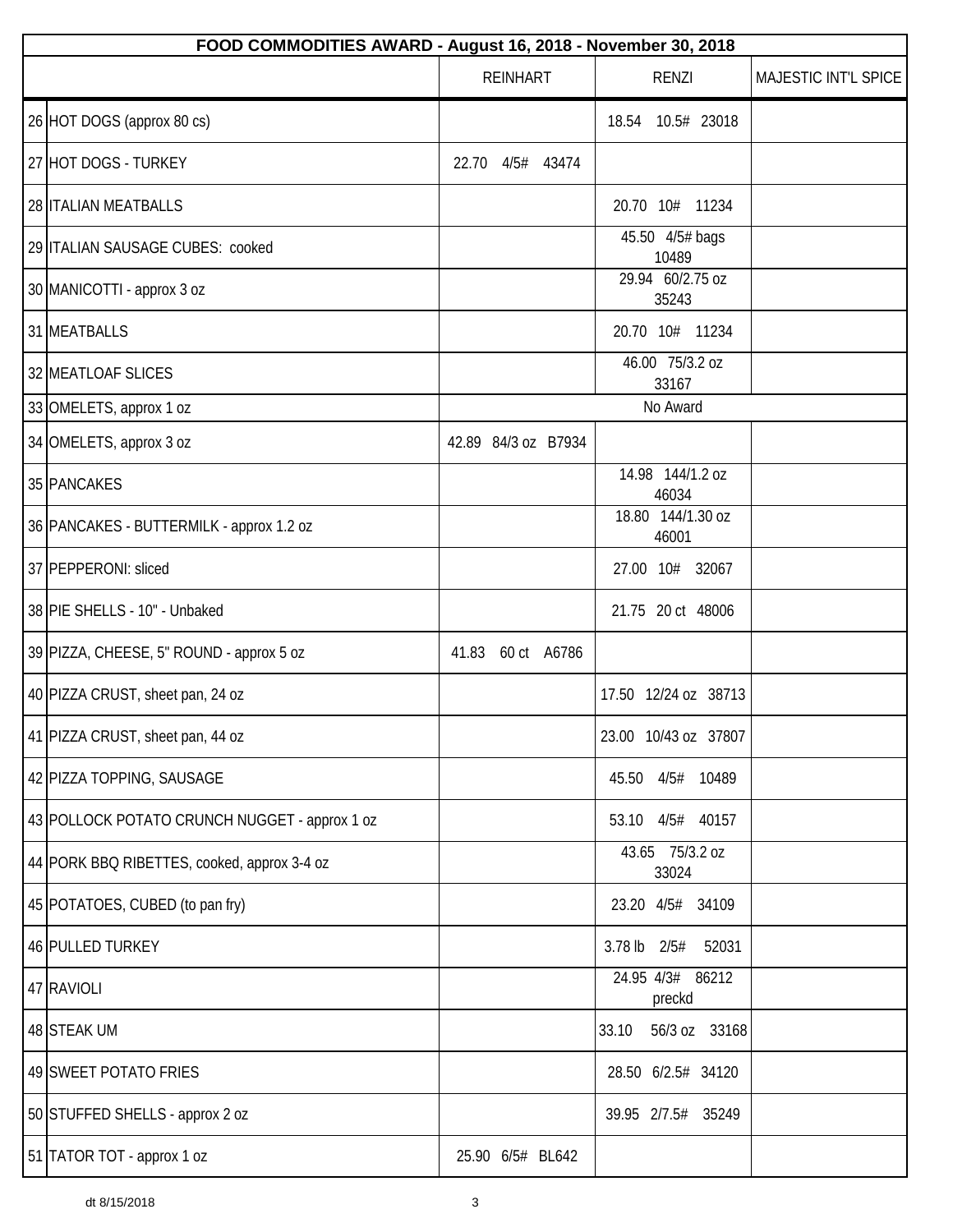| FOOD COMMODITIES AWARD - August 16, 2018 - November 30, 2018 |                 |                            |                      |  |
|--------------------------------------------------------------|-----------------|----------------------------|----------------------|--|
|                                                              | <b>REINHART</b> | <b>RENZI</b>               | MAJESTIC INT'L SPICE |  |
| 52 TURKEY BREAST: raw frozen                                 |                 | 2.50 lb 2/11# avg<br>52036 |                      |  |
| 53 UNBREADED FISH FILLETS - approx 4 oz                      | 31.19 10# 11238 |                            |                      |  |
| 54 UNBREADED VEAL PATTY - approx 4 oz                        |                 | 37.00 40/4 oz UPC<br>5040  |                      |  |
| 55 VEGGIE BURGER, regular                                    |                 | 48.54 48/3.4 oz<br>11100   |                      |  |
| 56 VEGGIE BURGER, southwestern                               |                 | 50.60 48/3.4 oz<br>11075   |                      |  |
| 57 WAFFLES                                                   |                 | 15.47 144/1.23 oz<br>46009 |                      |  |
| 58 WRAPS                                                     |                 | 14.00 6/12 ct 60048        |                      |  |
| <b>FISH</b>                                                  |                 |                            |                      |  |
| 1  TUNA FISH, 12 oz                                          |                 | 64.00 24/12 oz 43232       |                      |  |
| 2 TUNA FISH, 66.5 oz                                         |                 | 41.00 6/66.5 oz<br>64025   |                      |  |
| <b>EGGS</b>                                                  |                 |                            |                      |  |
| 1 EGG PATTIES, 1 oz - frozen                                 |                 | 18.55 144/1 oz 27062       |                      |  |
| 2 EGG PATTIES, 1.75 oz - frozen                              |                 | 31.85 144/1.75 oz<br>27092 |                      |  |
| 3 EGG PATTIES, 2 oz - frozen                                 |                 | 25.52 100/2 oz<br>27093    |                      |  |
| 4 FRESH EGGS                                                 |                 | 23.40 30 doz 28028         |                      |  |
| 5   PASTEURIZED EGGS                                         |                 | 41.50 15/2# 27048          |                      |  |
| 6 PEELED HARD COOKED                                         |                 | 42.90 25# 28108            |                      |  |
| <b>PASTA &amp; GRAINS</b>                                    |                 |                            |                      |  |
| 1 BARLEY                                                     |                 | 19.96 24/1# 78309          |                      |  |
| 2 CASSEROLE ELBOW NOODLES                                    |                 | 18.50 2/10# 76884          |                      |  |
| 3 EGG NOODLES                                                |                 | 11.25 10# 84082            |                      |  |
| 4 ELBOW MACARONI                                             |                 | 13.45 20# 84073            |                      |  |
| 5  LASAGNA NOODLES                                           |                 | 14.20 12/1# 76879          |                      |  |
| 6   RICE - par boil - $25#$                                  |                 | 12.15 25# 66014            |                      |  |
| 7 RICE - par boil - 50#                                      |                 | No Award                   |                      |  |
| 8   ROTINI - tricolor                                        |                 | 22.50 10# 76882            |                      |  |
| 9   ROTINI - plain                                           |                 | 15.45 20# 84083            |                      |  |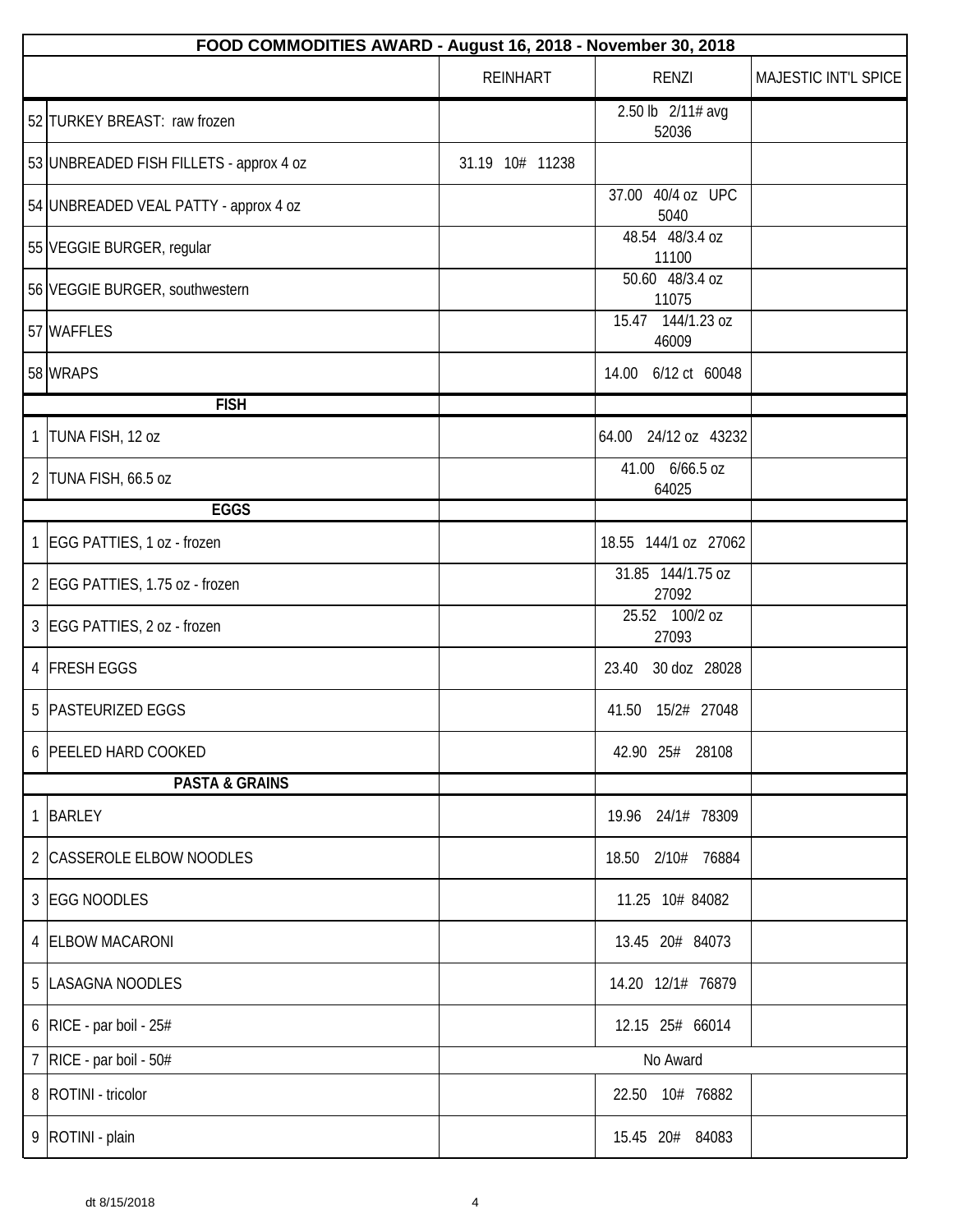| FOOD COMMODITIES AWARD - August 16, 2018 - November 30, 2018 |       |                 |                    |       |                 |                      |                      |
|--------------------------------------------------------------|-------|-----------------|--------------------|-------|-----------------|----------------------|----------------------|
|                                                              |       | <b>REINHART</b> |                    |       | <b>RENZI</b>    |                      | MAJESTIC INT'L SPICE |
| 10 SHELLS- medium size                                       |       |                 |                    | 18.80 | 20#             | 76913                |                      |
| 11 SPAGHETTI                                                 |       |                 |                    | 15.00 |                 | 20# 84072            |                      |
| $12$ ZITI                                                    |       |                 |                    |       |                 | 15.00 2/10# 84074    |                      |
| <b>BAKING PRODUCTS</b>                                       |       |                 |                    |       |                 |                      |                      |
| 1 BAKING COCOA                                               |       |                 |                    |       |                 | 72.40 6/5# 92337     |                      |
| 2 BAKING POWDER                                              |       |                 |                    |       |                 | 39.80 6/5# 68064     |                      |
| 3 BAKING SODA                                                |       |                 |                    |       |                 | 14.90 24/1# 68058    |                      |
| 4 CANOLA OIL                                                 | 30.49 | $6$ /gal        | J2902              |       |                 |                      |                      |
| 5 COCONUT: unsweetened                                       |       |                 |                    |       |                 |                      |                      |
| 6 CORN STARCH                                                |       |                 |                    |       |                 | 15.85 24/1# 91369    |                      |
| 7 CRAISINS                                                   |       |                 |                    |       | 17.50 5# 73094  |                      |                      |
| 8 FLOUR - 25#                                                |       |                 |                    |       |                 | 14.96 2/25# 10820    |                      |
| 9 FLOUR - 50#                                                |       |                 |                    |       | 15.60 50# 10864 |                      |                      |
| 10 PEANUT BUTTER CHIPS - 25#                                 |       |                 |                    |       | Ord             | 62.95 25# 75071 Spec |                      |
| 11 SEMI-SWEET CHOCOLATE CHIPS - 25#                          |       |                 |                    |       | 41.10 25# 92210 |                      |                      |
| 12 SHORTENING                                                |       |                 | 34.09 50# MB164    |       |                 |                      |                      |
| 13 SUGAR, BROWN - 2#                                         |       |                 |                    |       |                 | 23.70 12/2# 11183    |                      |
| 14 SUGAR, BROWN - 50#                                        |       |                 |                    |       |                 | 31.17 50# 67009      |                      |
| 15 SUGAR, CONFECTIONERY - 2#                                 |       |                 |                    |       |                 | 23.90 12/2# 92205    |                      |
| 16 SUGAR, CONFECTIONERY - 50#                                |       |                 |                    |       | 31.70 50# 67007 |                      |                      |
| 17 SUGAR, GRANULATED - 5#                                    |       |                 |                    |       |                 | 23.76 8/5# 96240     |                      |
| 18 SUGAR, GRANULATED - 50#                                   |       |                 |                    | 28.70 |                 | 50# 68395            |                      |
| 19 VANILLA EXTRACT - Gal                                     |       |                 |                    | 26.71 |                 | 4/gal 96205          |                      |
| 20 VEGETABLE OIL - Gal                                       |       |                 |                    | 30.52 |                 | 6/gal 30088          |                      |
| 21 WALNUTS                                                   |       |                 | 36.28 2/2.5# 23044 |       |                 |                      |                      |
| <b>INDIVIDUAL / BULK CEREALS</b>                             |       |                 |                    |       |                 |                      |                      |
| 1 BRAN FLAKES - Individual - 1 oz                            |       |                 |                    |       | 0696            | 21.59 96/1 oz UPC    |                      |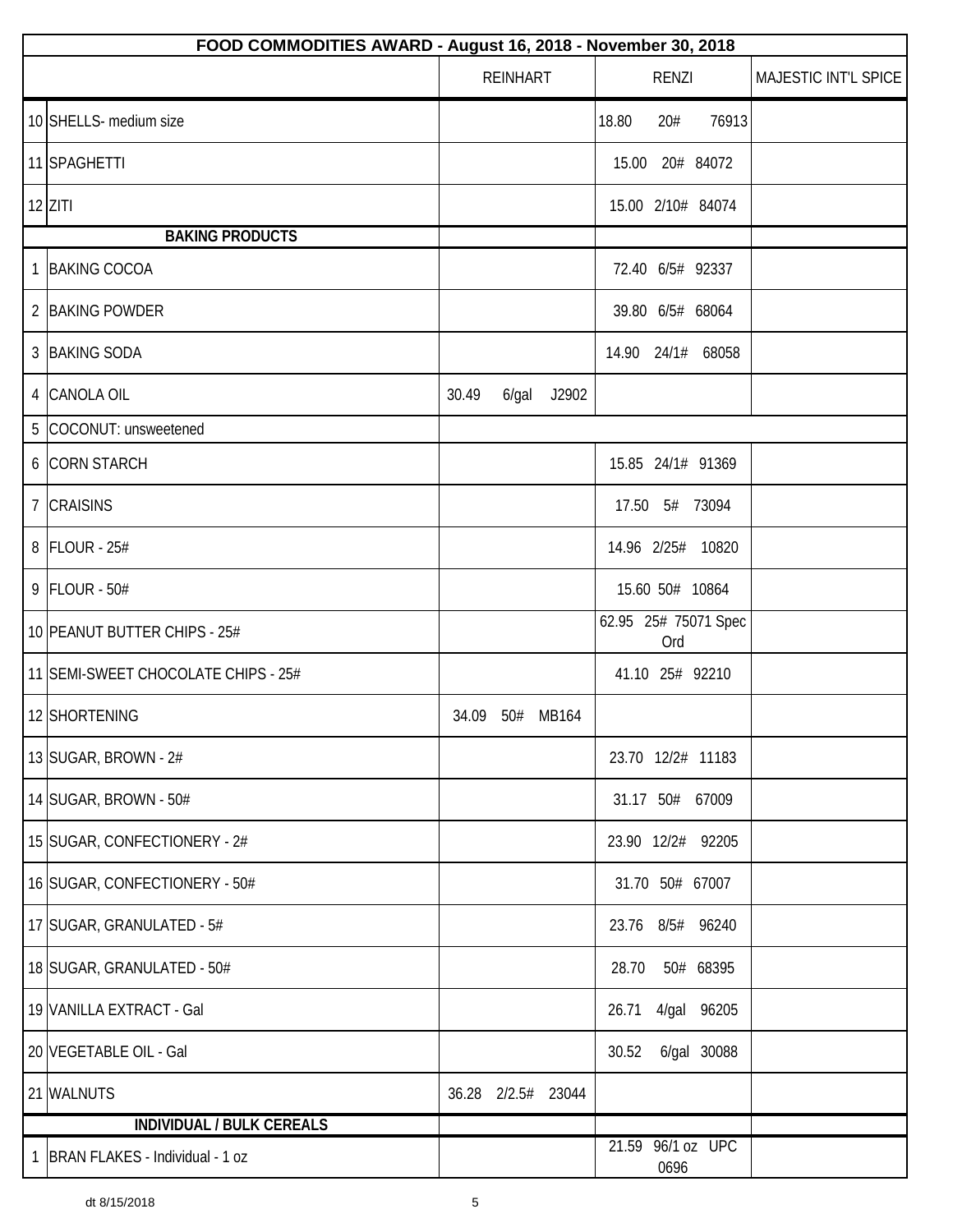|                      | FOOD COMMODITIES AWARD - August 16, 2018 - November 30, 2018 |                         |                      |                      |
|----------------------|--------------------------------------------------------------|-------------------------|----------------------|----------------------|
|                      |                                                              | <b>REINHART</b>         | <b>RENZI</b>         | MAJESTIC INT'L SPICE |
|                      | 2 BRAN FLAKES - Bulk - 35 oz                                 |                         | 13.25 4/35 oz 92331  |                      |
|                      | 3 CHEERIOS - Individual - 1 oz                               |                         | 20.12 96/1 oz 84160  |                      |
|                      | 4 CHEERIOS - Bulk - 29 oz - 35 oz                            |                         | 14.25 4/35 oz 76254  |                      |
|                      | 5 CINNAMON TOASTIES - Individual - 1 oz                      |                         | 20.12 96/1 oz 84065  |                      |
|                      | 6 CINNAMON TOASTIES - Bulk - 28 oz - 35 oz                   |                         | 22.85 4/35 oz 92334  |                      |
|                      | 7 CORN FLAKES - Individual - 1 oz                            |                         | 19.25 96/1 oz 76496  |                      |
|                      | 8 CORN FLAKES - Bulk - 32 oz - 35 oz                         |                         | 12.25 4/35 oz 76255  |                      |
|                      | 9 CREAM OF WHEAT - Bulk - 28 oz - 35 oz                      |                         | 25.07 12/28 oz 85523 |                      |
|                      | 10 CREAM OF WHEAT - Individual - 1 oz                        |                         | No Award             |                      |
|                      | 11 FROSTED FLAKES - Individual - 1 oz                        |                         | 20.89 96/1 oz 10522  |                      |
|                      | 12 FROSTED FLAKES - Bulk - 35 oz - 45 oz                     |                         | 13.50 4/32 oz 92321  |                      |
|                      | 13 OATMEAL - Individual - 1 oz                               | 22.07 10/12 ct 92336    |                      |                      |
|                      | 14 QUICK OATS - Bulk - 35 oz - 45 oz                         | 28.46 12/42 oz<br>C2468 |                      |                      |
|                      | 15 RAISIN BRAN - Individual - 1 oz                           |                         | 19.89 96/1 oz 10519  |                      |
|                      | 16 RAISIN BRAN - Bulk - 35 oz                                |                         | 15.25 4/35 oz 76243  |                      |
|                      | 17 SPECIAL K - Individual - 1 oz                             |                         | 23.52 96/1 oz 84026  |                      |
|                      | 18 RICE CRISPIES - Individual - 1 oz                         |                         | 20.89 96/1 oz 10521  |                      |
|                      | 19 RICE CRISPIES - Bulk - 32 oz - 35 oz                      |                         | 14.55 4/35 oz 76256  |                      |
|                      | 20 SHREDDED WHEAT - Individual - 1 oz                        |                         | 25.25 96/1 oz 10518  |                      |
|                      | 21 SHREDDED WHEAT - Bulk - 32 oz - 35 oz                     |                         | 25.00 4/35 oz 76253  |                      |
|                      | 22 TOOTIE FRUTIES - Individual - 1 oz                        |                         | 19.70 96/1 oz 10520  |                      |
|                      | 23 TOOTIE FRUTIES - Bulk - 35 oz                             |                         | 15.70 4/35 oz 92336  |                      |
| <b>DESSERT MIXES</b> |                                                              |                         |                      |                      |
|                      | 1 ANGEL FOOD CAKE                                            |                         | 30.98 12/16 oz 17919 |                      |
|                      | 2 APPLE PIE FILLING                                          |                         | 40.89 6/#10 73066    |                      |
|                      | 3 BROWNIE MIX                                                |                         | 25.75 6/5# 28038     |                      |
|                      | 4 BROWNIE MIX, Sugar Free                                    |                         |                      |                      |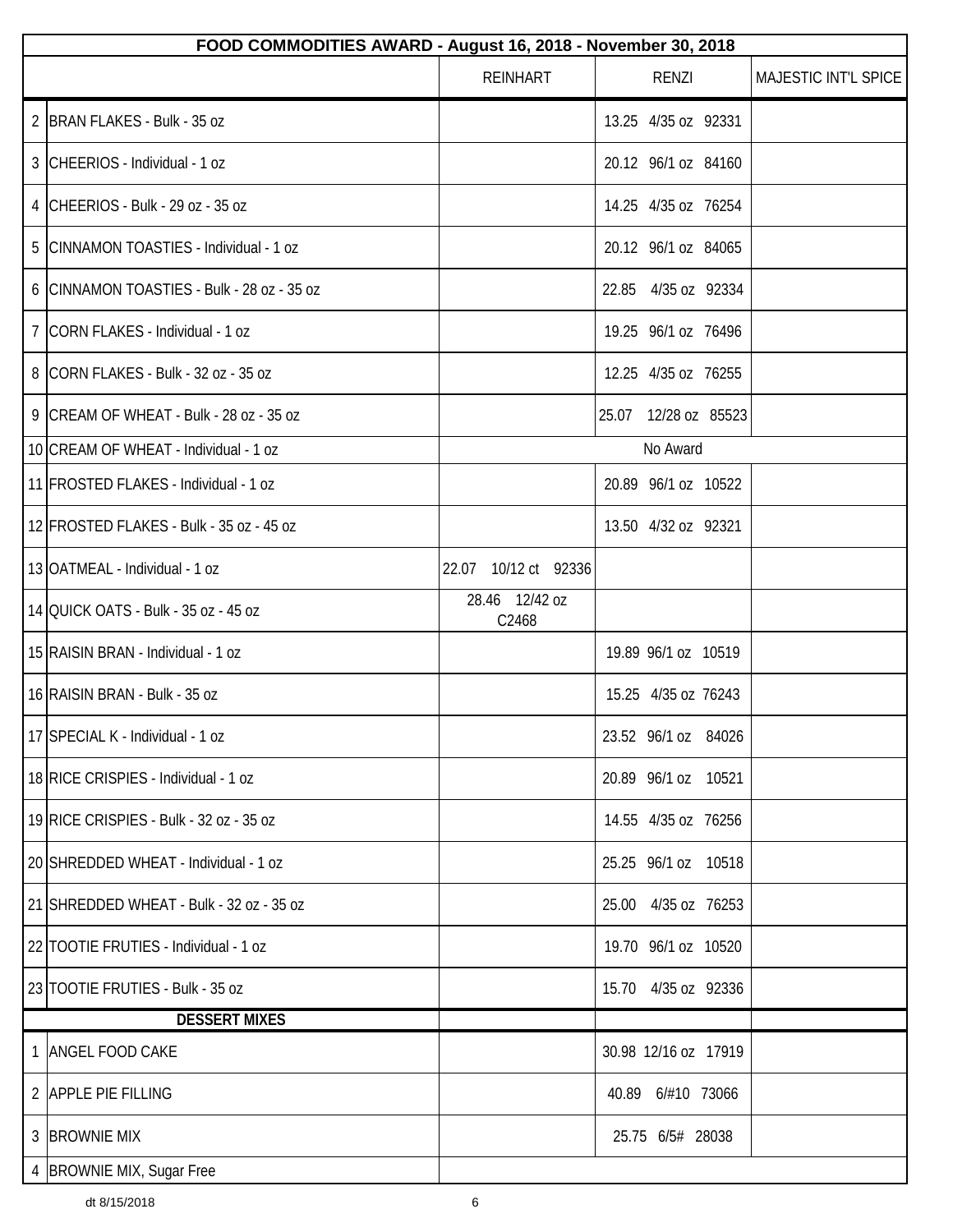|                                       | FOOD COMMODITIES AWARD - August 16, 2018 - November 30, 2018 |                         |                                 |                      |
|---------------------------------------|--------------------------------------------------------------|-------------------------|---------------------------------|----------------------|
|                                       |                                                              | <b>REINHART</b>         | <b>RENZI</b>                    | MAJESTIC INT'L SPICE |
| 5<br>CAKE MIX, CARROT                 |                                                              |                         | 35.10 6/5# 28139                |                      |
| 6 CAKE MIX, CARROT, Sugar Free        |                                                              |                         | No Award                        |                      |
| CAKE MIX, CHOCOLATE<br>$\overline{7}$ |                                                              |                         | 25.40 6/5# UPC<br>65002         |                      |
| 8<br>CAKE MIX, CHOCOLATE, Sugar Free  |                                                              |                         | No Award                        |                      |
| 9 CAKE MIX, SPICE                     |                                                              |                         | 40.00 6/5# 28250<br>Spec Ord    |                      |
| 10 CAKE MIX, YELLOW                   |                                                              |                         | 23.50 6/5# 27973                |                      |
| 11 CAKE MIX, WHITE                    |                                                              |                         | 23.50 6/5# 28221                |                      |
| 12 CAKE MIX, WHITE, Sugar Free        |                                                              |                         | No Award                        |                      |
| 13 CHEESECAKE                         |                                                              |                         | 60.00 6/4# 28216                |                      |
| 14 GINGERBREAD MIX                    |                                                              |                         | 39.90 6/5# 28114<br>Spec Ord    |                      |
| 15<br>Chocolate                       | ICING, READY TO SPREAD: MUST BE SHELF STABLE:                | 21.83<br>12#<br>72082   |                                 |                      |
| 16<br>Vanilla                         | ICING, READY TO SPREAD: MUST BE SHELF STABLE :               | 19.60 12#<br>38998      |                                 |                      |
| 17   ICING, CHOCOLATE, Sugar Free     |                                                              |                         | No Award                        |                      |
| 18   ICING, WHITE, Sugar Free         |                                                              |                         | No Award                        |                      |
| 19 MUFFIN MIX, BANANA NUT             |                                                              |                         | 52.84 6/5# 28014                |                      |
| 20 MUFFIN MIX, BASIC                  |                                                              | 6/5#<br>22.68<br>J7662  |                                 |                      |
| 21 MUFFIN MIX, BLUEBERRY              |                                                              |                         | 24.14<br>6/5# 28424<br>Spec Ord |                      |
| 22 MUFFIN MIX, BRAN                   |                                                              |                         | 51.09 6/5# 76608                |                      |
| 23 MUFFIN MIX, CORN                   |                                                              |                         | 25.95 6/5# 28217                |                      |
| 24 MUFFIN MIX, HONEY BRAN             |                                                              |                         | 40.15 6/5# 28225                |                      |
|                                       | <b>COOKING PRODUCTS</b>                                      |                         |                                 |                      |
| 1 BEEF BASE                           |                                                              |                         | 20.00 12/1# 57728               |                      |
| 2 BEEF BASE, LOW SODIUM               |                                                              |                         | 57.10 12/1# 57716               |                      |
| 3 BEEF BROTH, LOW SODIUM              |                                                              |                         | No Award                        |                      |
| 4 BISQUICK MIX                        |                                                              |                         | 23.02 6/5# 28237                |                      |
| 5 BREAD CRUMBS, ITALIAN               |                                                              |                         | 26.25 6/5# 29131                |                      |
| 6 CHICKEN BROTH                       |                                                              | 26.27 12/48 oz<br>21270 |                                 |                      |
| CHICKEN BROTH, LOW SODIUM             |                                                              |                         |                                 |                      |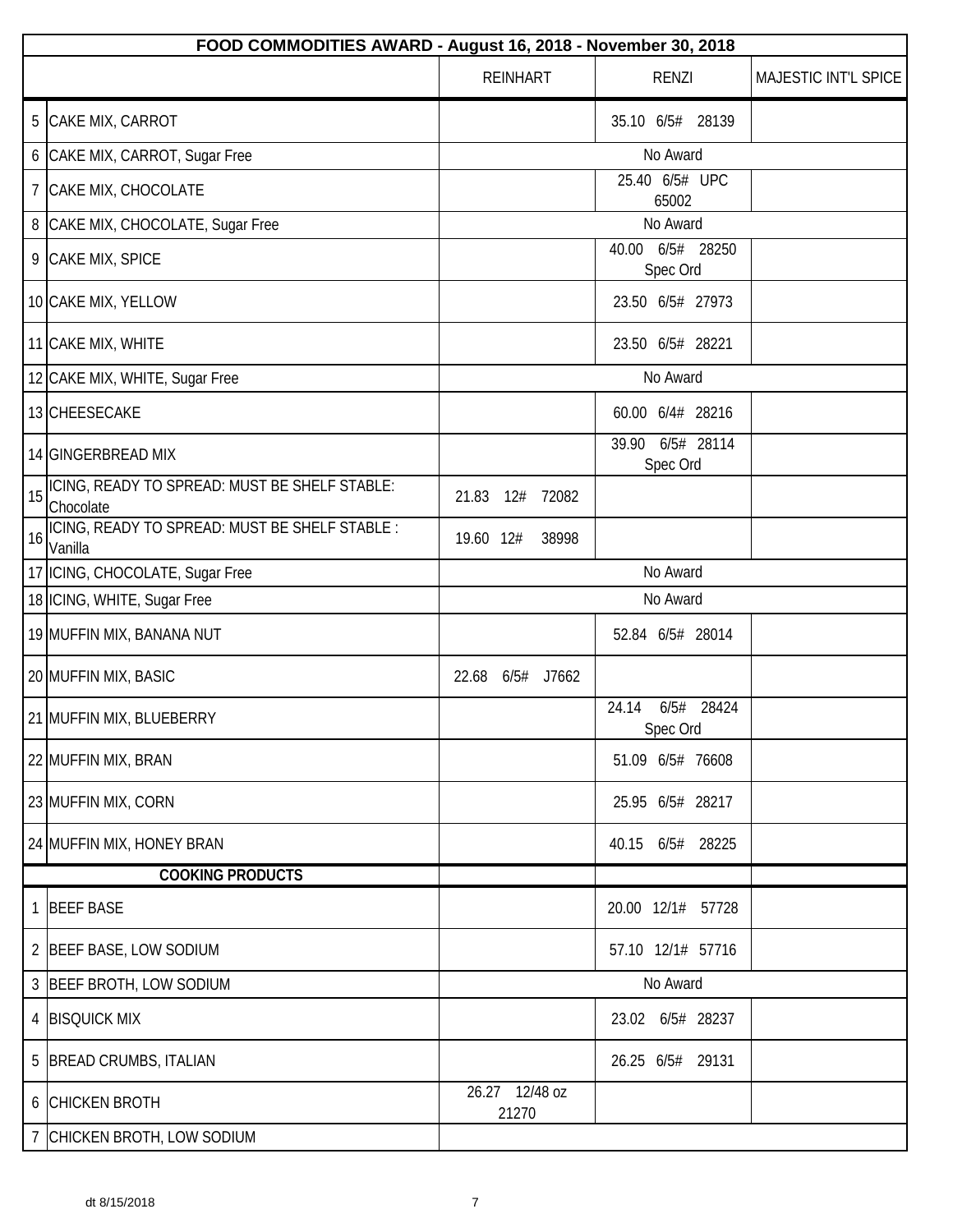| FOOD COMMODITIES AWARD - August 16, 2018 - November 30, 2018 |                      |                                    |                      |
|--------------------------------------------------------------|----------------------|------------------------------------|----------------------|
|                                                              | <b>REINHART</b>      | <b>RENZI</b>                       | MAJESTIC INT'L SPICE |
| 8 CHICKEN GRAVY                                              | 37.66 12/48 oz 22998 |                                    |                      |
| 9 CHICKEN GRAVY, LOW SODIUM                                  |                      | 8/15oz<br>33.50<br>28448           |                      |
| 10 CHICKEN BASE - 1#                                         |                      | 27.50 12/1# 57729                  |                      |
| 11 CHICKEN BASE - 5#                                         |                      | 2/5# 57759<br>49.95<br>Spec Ord    |                      |
| 12 CHICKEN BASE, LOW SODIUM                                  |                      | 52.40 12/1# 57715                  |                      |
| 13 CRISPY ONIONS                                             |                      | 32.95 6/24 oz 73125                |                      |
| 14 FALAFEL                                                   |                      | No Award                           |                      |
| 15 INSTANT BROTH & SEASONING - BEEF, LOW SODIUM              |                      | 33.00 300/4 gm<br>91235            |                      |
| 16 INSTANT BROTH & SEASONING - CHICKEN, LOW SODIUM           |                      | 33.00 300/4 gm 91236               |                      |
| 17 MINCED GARLIC, IN LIQUID                                  |                      | 32.05 6/35 oz 68103                |                      |
| 18 PANCAKE MIX                                               |                      | 19.75 6/5# 28085                   |                      |
| 19 PORK GRAVY MIX                                            |                      | 32.70<br>8/16 oz<br>57709          |                      |
| 20 PORK GRAVY MIX, LOW SODIUM                                |                      | No Award                           |                      |
| 21 SOY SAUCE, LOW SODIUM                                     |                      | 36.40 6/.5 gal 37300<br>Spec Ord   |                      |
| 22 STUFFING MIX, CHICKEN                                     |                      | 53.96 6/55 oz 65040                |                      |
| 23 STUFFING MIX, CORN BREAD                                  | 68.06 6/56 oz W7760  |                                    |                      |
| 24 SWEETENED CONDENSED MILK                                  |                      | 45.01 24/14 oz 92179<br>Spec Ord   |                      |
| 25 TEMPURA BATTER                                            |                      | 6/5# 28130<br>46.73                |                      |
| 26 THICK-IT INSTANT HEALTHCARE FOOD THICKENER - PC           |                      | 14.00 100/6.5 gm<br>76723          |                      |
| 27 THICK-IT INSTANT HEALTHCARE FOOD THICKENER - Bulk         | 45.64 25# 21444      |                                    |                      |
| 28 TOFU                                                      | 10.90 6/14 oz 19828  | 31.25 6/4# 88520                   |                      |
| 29 TURKEY GRAVY MIX                                          |                      | 36.10 8/16 oz 57698                |                      |
| 30 TURKEY GRAVY MIX, LOW SODIUM                              |                      | 36.50 8/15 oz 28448                |                      |
| 31 VEGETABLE BASE                                            |                      | 6/1#<br>57696<br>20.14<br>Spec Ord |                      |
| 32 VINEGAR                                                   |                      | 6.45 4/gal 56100                   |                      |
| 33 WORCESTERSHIRE SAUCE                                      |                      | 20.70 4/gal 75181                  |                      |
| 34 WORCESTERSHIRE SAUCE, LOW SODIUM                          |                      |                                    |                      |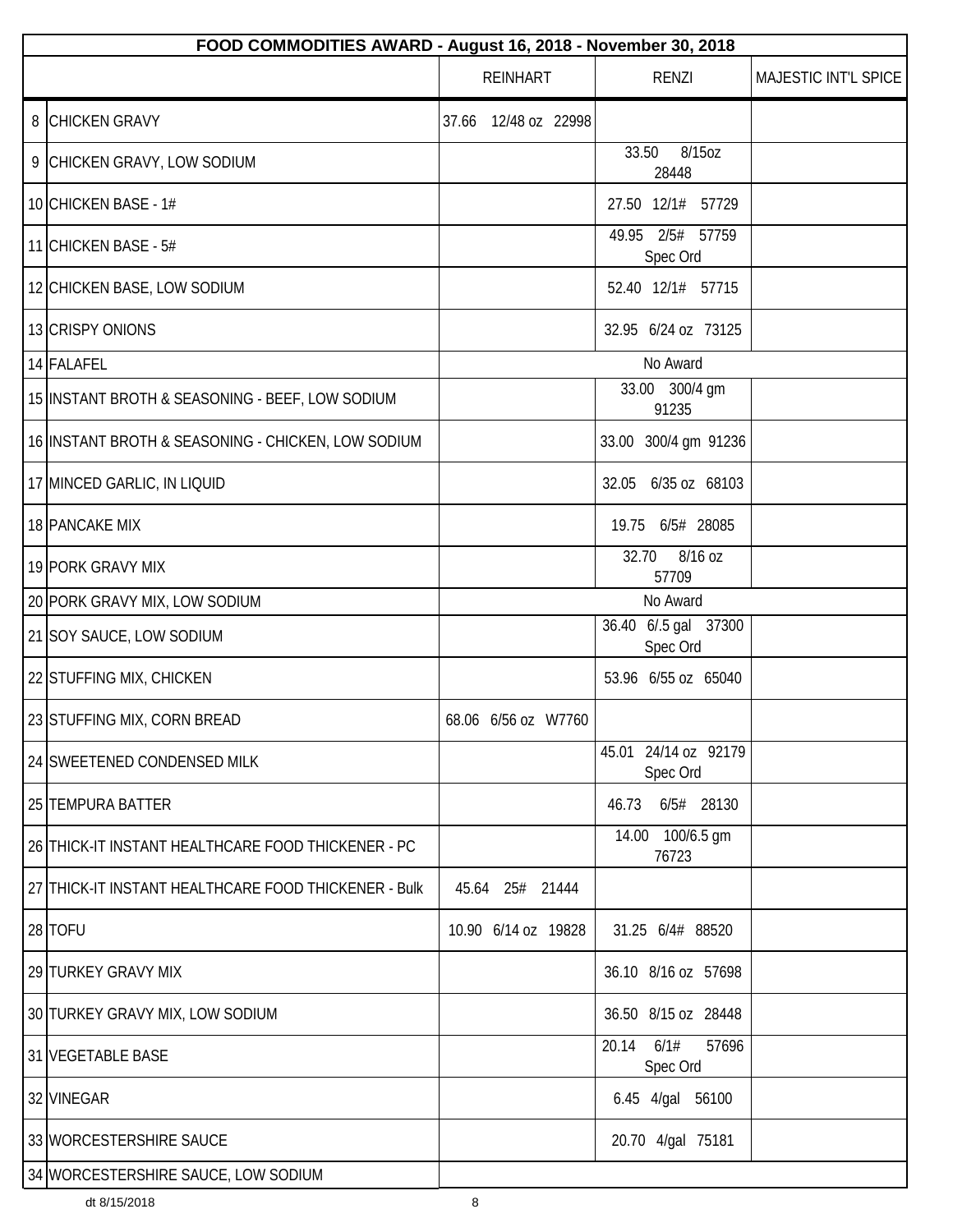| FOOD COMMODITIES AWARD - August 16, 2018 - November 30, 2018 |                   |                             |                               |
|--------------------------------------------------------------|-------------------|-----------------------------|-------------------------------|
|                                                              | <b>REINHART</b>   | RENZI                       | MAJESTIC INT'L SPICE          |
| <b>SALAD DRESSINGS</b>                                       |                   |                             |                               |
| 1 SALAD DRESSING Low Fat French                              |                   | 4/gal 56058<br>31.94        |                               |
| 2 SALAD DRESSING Low Fat Ranch                               |                   | 37.10 4/gal 78427           |                               |
| 3 SALAD DRESSING Low Fat Golden Italian                      |                   | 26.10 4/gal 56025           |                               |
| 4 SALAD DRESSING Low Fat Thousand Island                     |                   | 32.12 4/gal 56147           |                               |
| 5 SALAD DRESSING Catalina                                    |                   | 38.40 4/gal 67266           |                               |
| 6 SALAD DRESSING Italian                                     |                   | 29.50 4/gal 56176           |                               |
| 7 SALAD DRESSING Ranch                                       |                   | 32.00 4/gal 56171           |                               |
| 8 SALAD DRESSING Thousand Island                             |                   | 30.95 4/gal 56175           |                               |
| 9 SALAD DRESSING POWDER MIX, Italian                         |                   | 12/7.6 oz<br>27.15<br>28215 |                               |
| <b>SPICES</b>                                                |                   |                             |                               |
| 1 BASIL LEAVES                                               |                   | 3/20 oz<br>40.00<br>68055   |                               |
| 2   BASIL, CRUSHED                                           |                   | 47.68<br>$6/12$ oz<br>68023 |                               |
| 3 BLACK PEPPER                                               |                   |                             | 7.00 14 oz BP32               |
| 4 CELERY SALT                                                |                   | 31.00<br>6/36 oz 68122      |                               |
| 5 CHILI POWDER                                               |                   | 33.55<br>6/16 oz<br>69275   |                               |
| 6 CHIVES, DRIED                                              |                   |                             | 19.50 2/5.5 oz CHIVE          |
| 7 CINNAMON                                                   |                   | 6/18 oz<br>46.09<br>68090   |                               |
| 8 CRUSHED RED PEPPER                                         |                   |                             | 32.00 6/12 oz CHCR            |
| 9 DILL WEED                                                  |                   |                             | 48.00 6/5 oz<br><b>DILWEE</b> |
| 10 GARLIC, GRANULATED                                        |                   |                             | 8.85<br>26 oz GGCH            |
| 11 GARLIC POWDER                                             |                   |                             | 9.60 21 oz CPCH               |
| 12 GROUND GINGER                                             |                   |                             | 9.10 16 oz GING               |
| 13 LEMON PEPPER                                              |                   |                             | 58.00 6/28 oz LPEP            |
| 14 MONTREAL STEAK SEASONING                                  |                   | 48.30 6/26 oz<br>68343      |                               |
| 15 MRS. DASH SALT SUBSTITUTE                                 | 12.86 19 oz 13694 |                             |                               |
| 16 NUTMEG                                                    |                   |                             | 78.00 6/16 oz<br><b>NUTGR</b> |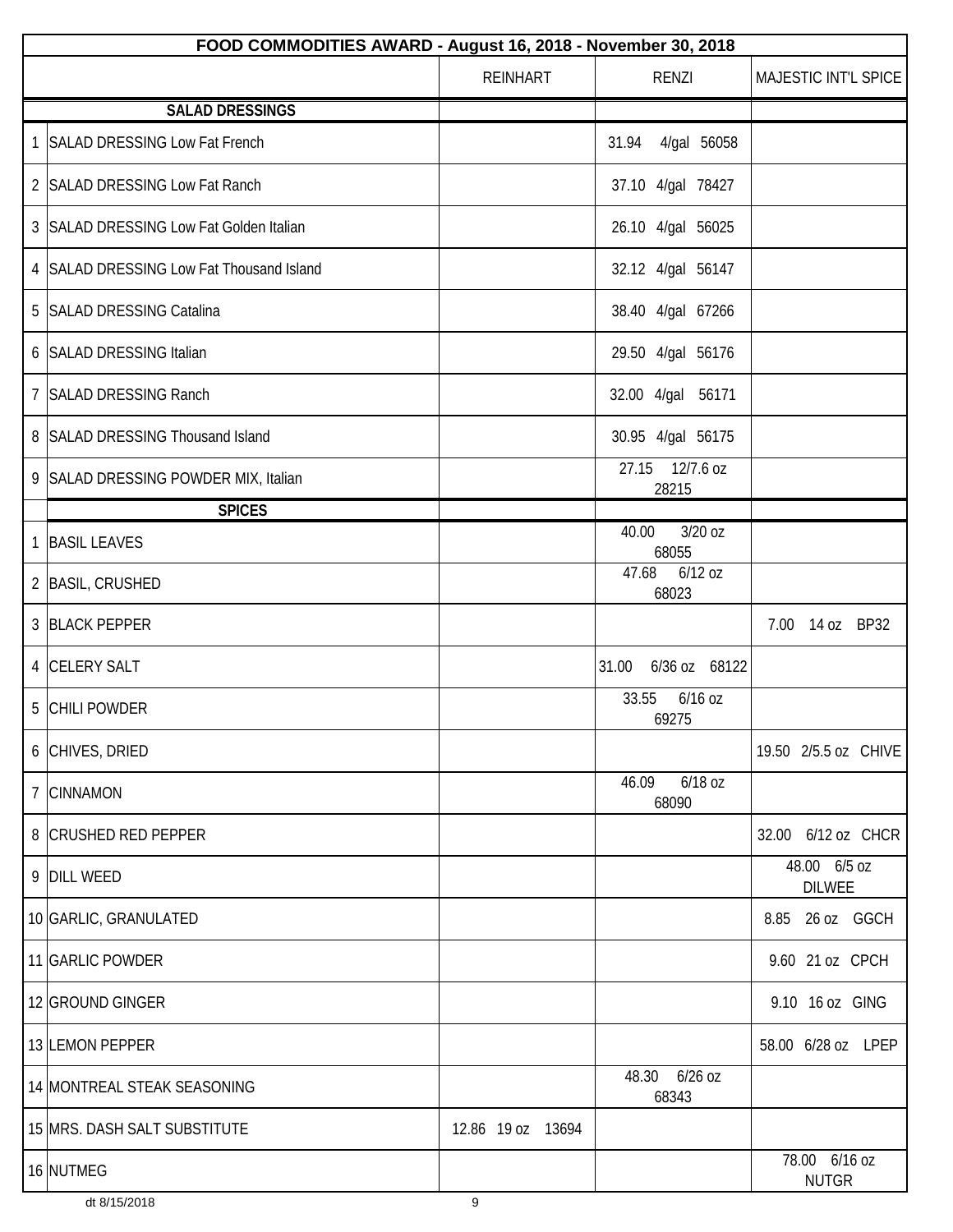|                | FOOD COMMODITIES AWARD - August 16, 2018 - November 30, 2018 |                 |                             |                       |
|----------------|--------------------------------------------------------------|-----------------|-----------------------------|-----------------------|
|                |                                                              | <b>REINHART</b> | RENZI                       | MAJESTIC INT'L SPICE  |
|                | 17 ONIONS, dehydrated                                        |                 | 34.00 6/14 oz 68241         |                       |
|                | 18 ONION POWDER                                              |                 |                             | 34.00 6/20 oz ONGR    |
|                | 19 OREGANO                                                   |                 |                             | 14.00 24 oz<br>ORGCTG |
|                | 20 PAPRIKA                                                   |                 | 32.50<br>6/16 oz<br>69335   |                       |
|                | 21 PARSLEY FLAKES                                            |                 |                             | 9.00<br>11 oz PARUSA  |
|                | 22 POULTRY SEASONING                                         |                 | $6/12$ oz<br>50.90<br>69268 |                       |
|                | 23 TACO SEASONING                                            |                 |                             | 12.00 5# TACSG        |
|                | <b>SOUP</b>                                                  |                 |                             |                       |
| 1              | CHICKEN NOODLE LO-SO, 7.5 oz                                 |                 | 18.95 24/7.5 oz 76569       |                       |
|                | 2 CHICKEN NOODLE LO-SO, 50 oz                                |                 | 12/50oz<br>34.92<br>11892   |                       |
|                | 3 CREAM OF CELERY, 7.5 oz                                    |                 | No Award                    |                       |
| 4              | CREAM OF CELERY, CONDENSED, 50 oz                            |                 | 36.12 12/50 oz 76592        |                       |
| 5              | <b>CREAM OF CHICKEN</b>                                      |                 | 19.84 24/7.25oz<br>36699    |                       |
|                | 6 CREAM OF CHICKEN, LO-SO, 7.5 oz                            |                 | No Award                    |                       |
| $\overline{7}$ | CREAM OF MUSHROOM, 7.5 oz                                    |                 | 19.84 24/7.25 oz<br>36670   |                       |
|                | 8 CREAM OF MUSHROOM, 50 oz                                   |                 | 40.95 12/50 oz 11899        |                       |
|                | 9 CREAM OF MUSHROOM LO-SO, 7.5 oz                            |                 | 17.96 24/7.25 oz<br>36671   |                       |
|                | 10 CREAM OF MUSHROOM LO-SO, #5                               |                 | No Award                    |                       |
|                | 11 TOMATO, 7.5 oz                                            |                 | 17.48 24/7.25 oz<br>76590   |                       |
|                | 12 TOMATO, CONDENSED, 50 oz                                  |                 | 30.90 12/50 oz<br>11890     |                       |
|                | 13 TOMATO LO-SO - #5                                         |                 | No Award                    |                       |
|                | 14 TOMATO LO-SO - 7.5 oz                                     |                 | 17.48 24/7.25 oz<br>36944   |                       |
|                | 15 VEGETABLE LO-SO, 7.5 oz                                   |                 | 18.96 24/7.25oz<br>36997    |                       |
|                | <b>FROZEN DESSERTS</b>                                       |                 |                             |                       |
|                | 1 APPLE PIE RAW                                              |                 | 30.60 6/46 oz 48034         |                       |
|                | 2 APPLE PIE BAKED                                            |                 | 38.00 6/10" 48336           |                       |
|                | 3 APPLE PIE SUGAR FREE                                       |                 | No Award                    |                       |
|                | 4 BERRY MEDLEY                                               |                 | 25.10 2/5# 45264            |                       |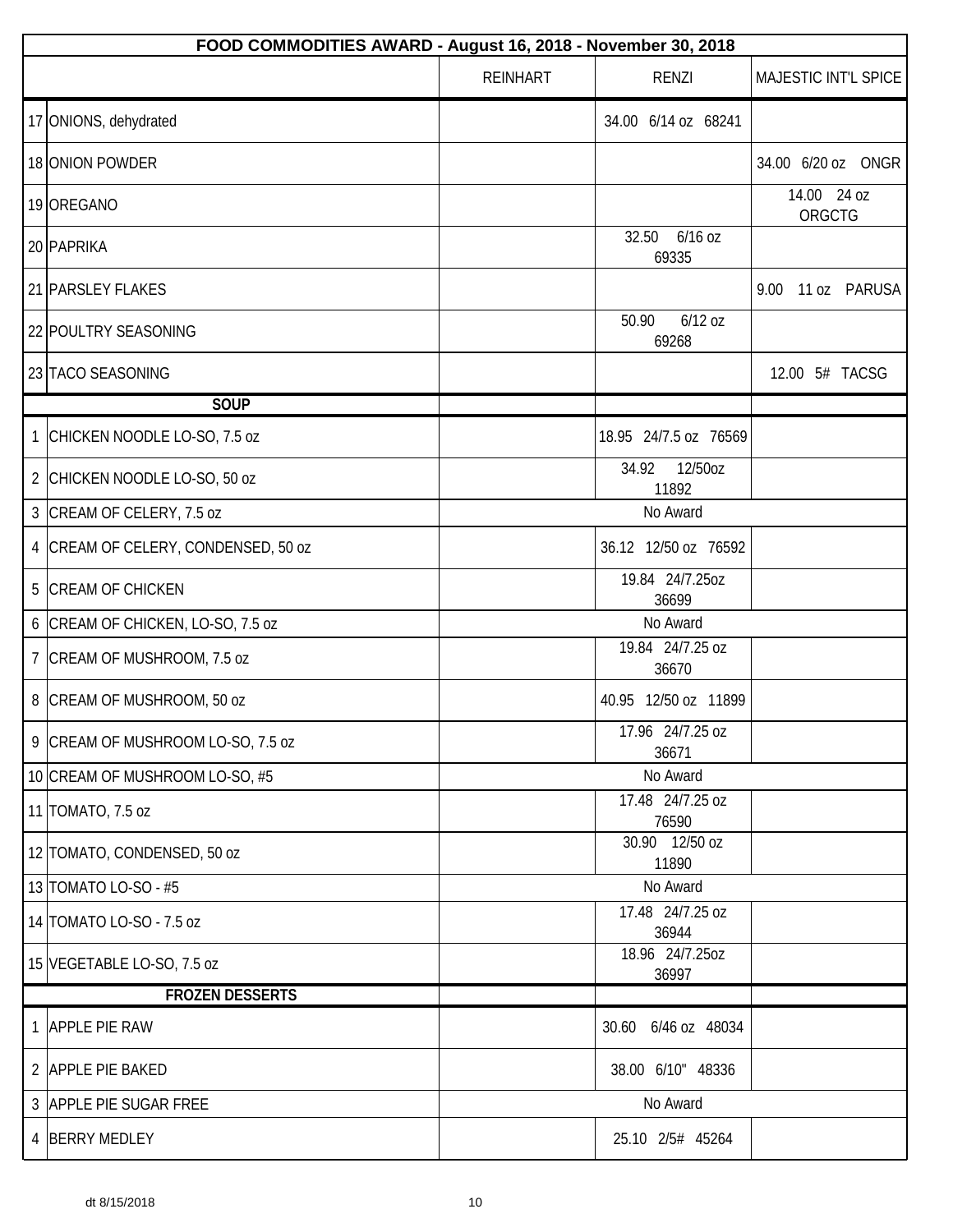|   | FOOD COMMODITIES AWARD - August 16, 2018 - November 30, 2018 |                     |                       |                      |  |
|---|--------------------------------------------------------------|---------------------|-----------------------|----------------------|--|
|   |                                                              | <b>REINHART</b>     | <b>RENZI</b>          | MAJESTIC INT'L SPICE |  |
|   | 5 BLUEBERRY PIE RAW                                          |                     | 43.50 6/46 oz 48092   |                      |  |
|   | 6 BLUEBERRY PIE, DIET SUGAR FREE                             |                     | No Award              |                      |  |
|   | 7 BOSTON CREAM PIE                                           | 37.49 6/33 oz B5370 |                       |                      |  |
|   | 8   CARROT CAKE premade                                      |                     | 70.20 4/96 oz 48042   |                      |  |
|   | 9 CHERRY PIE RAW                                             |                     | 39.85 6/46 oz 48030   |                      |  |
|   | 10 CHERRY PIE, DIET SUGAR FREE                               |                     | No Award              |                      |  |
|   | 11 CREAM PIE: Banana Cream                                   |                     | 30.90 6/27 oz 48176   |                      |  |
|   | 12 CREAM PIE: Chocolate                                      |                     | 31.80 6/10" 48089     |                      |  |
|   | 13 CREAM PIE: Coconut Cream                                  |                     | 30.90 6/27 oz 48024   |                      |  |
|   | 14 FRUIT OF THE FOREST PIE                                   |                     | 50.50 6/10" 48040     |                      |  |
|   | 15 ICE CREAM, CHOCOLATE, approx 4 oz                         |                     | 7.02 24/4 oz 71012    |                      |  |
|   | 16 ICE CREAM, STRAWBERRY, approx 4 oz                        |                     | 7.02 24/4 oz 71013    |                      |  |
|   | 17 ICE CREAM, VANILLA, approx 4 oz                           |                     | 7.02 24/4 oz 71011    |                      |  |
|   | 18 ICE CREAM, VANILLA -LACTOSE, approx 4 oz                  |                     | No Award              |                      |  |
|   | 19 ICE CREAM, NSA CHOCOLATE, approx 4 oz                     |                     | 7.12 24/4 oz 71002    |                      |  |
|   | 20 ICE CREAM, NSA VANILLA, approx 4 oz                       |                     | 7.12 24/4 oz 71009    |                      |  |
|   | 21 LEMON PIE                                                 |                     | 36.00 6/36 oz 48141   |                      |  |
|   | 22 STRAWBERRY RHUBARB PIE                                    | 35.86 6/43 oz R2478 |                       |                      |  |
|   | 23 WHIP TOPPING                                              |                     | 32.91 12/32 oz 91000  |                      |  |
|   | <b>JUICES / DRINK MIX</b>                                    |                     |                       |                      |  |
|   | 1 APPLE - 46 oz                                              |                     | 22.26 12/46 oz 47050  |                      |  |
|   | 2 CRANBERRY - 46 oz                                          |                     | 26.93 12/46 oz 47052  |                      |  |
|   | 3   GRAPE JUICE - 46 oz                                      |                     | 29.25 12/46 oz 47051  |                      |  |
|   | 4 ORANGE - 64 oz                                             |                     | 31.05 12/46 oz 47057  |                      |  |
|   | 5 PINEAPPLE - 46 oz                                          |                     | 31.22 12/46 oz 47058  |                      |  |
| 6 | TOMATO - 46 oz                                               |                     | 17.08 12/46 oz 47060  |                      |  |
|   | 7 APPLE EZO, 5.5 oz                                          |                     | 19.82 48/5.5 oz 47046 |                      |  |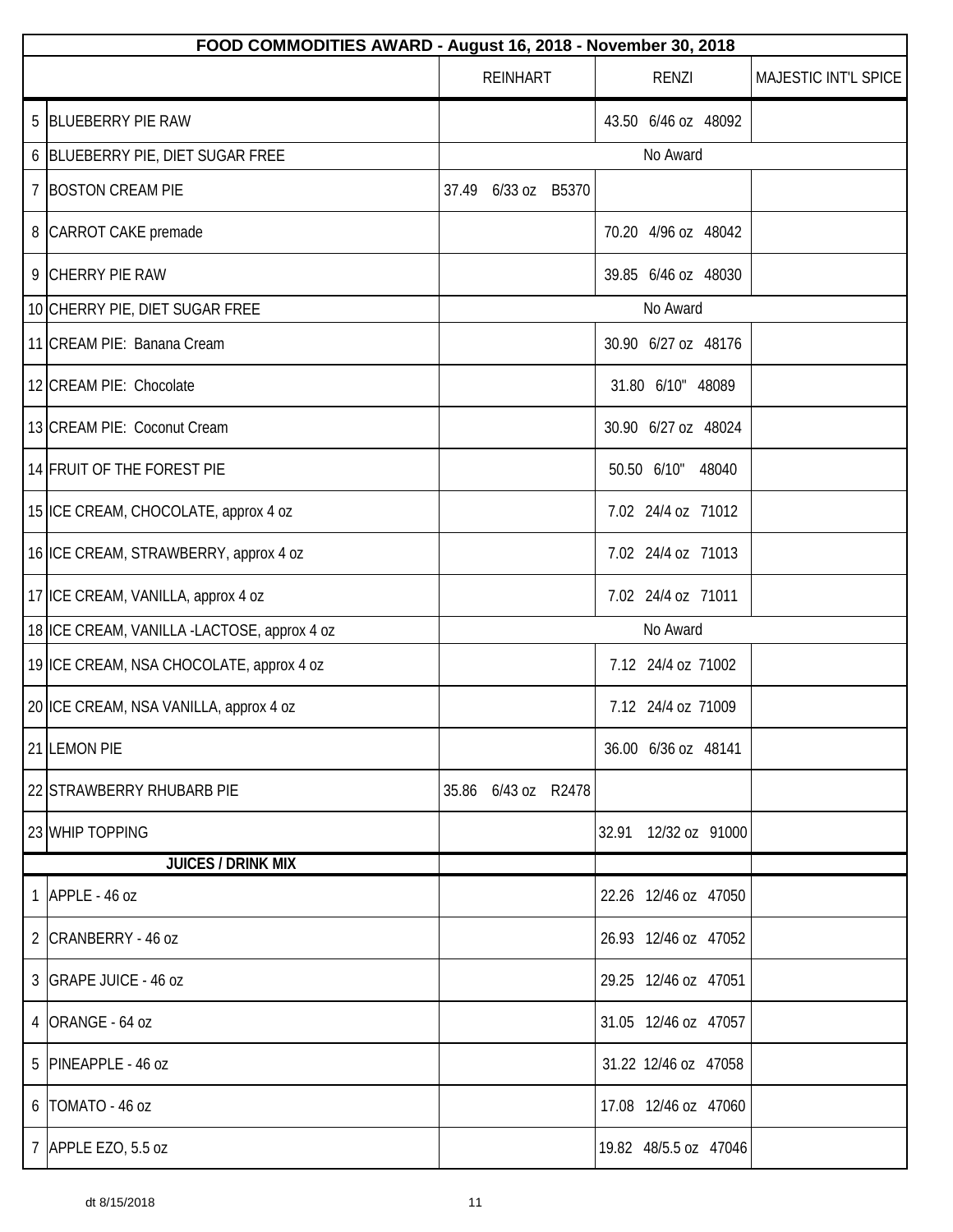| FOOD COMMODITIES AWARD - August 16, 2018 - November 30, 2018 |                       |                          |                      |
|--------------------------------------------------------------|-----------------------|--------------------------|----------------------|
|                                                              | <b>REINHART</b>       | <b>RENZI</b>             | MAJESTIC INT'L SPICE |
| 8 CRANBERRY EZO, 5.5 oz                                      | 17.11 48/5.5 oz 14840 |                          |                      |
| 9 GRAPE EZO, 5.5 oz                                          |                       | No Award                 |                      |
| 10 GRAPEFRUIT EZO, 5.5 oz                                    |                       | 27.65 48/5.5 oz 47047    |                      |
| 11 ORANGE JUICE EZO, 5.5 oz                                  |                       | 22.94 48/5.5 oz<br>47049 |                      |
| 12 ORANGE/PINEAPPLE EZO, 5.5 oz                              |                       | No Award                 |                      |
| 13 PINEAPPLE EZO, 5.5 oz                                     |                       | 22.19 48/5.5 oz<br>47048 |                      |
| 14 PRUNE EZO, 4 oz                                           | 19.38 96/4 oz C4130   |                          |                      |
| 15 PRUNE EZO, 5.5 oz                                         |                       | No Award                 |                      |
| 16 TOMATO EZO, 5.5 oz                                        |                       | 16.94 48/5.5 oz 47325    |                      |
| 17 $V$ -8 EZO LO SO, 5.5 oz, low sodium                      |                       | 22.66 48/5.5 oz<br>47331 |                      |
| 18 NO SUGAR ADDED - APPLE, 5.5 oz                            |                       | No Award                 |                      |
| 19 NO SUGAR ADDED - GRAPE, 5.5 oz                            |                       | No Award                 |                      |
| 20 NO SUGAR ADDED - ORANGE, 5.5 oz                           |                       | No Award                 |                      |
| 21 NO SUGAR ADDED - PINEAPPLE, 5.5 oz                        |                       | No Award                 |                      |
| 22 GRAPE DRINK MIX - POWDER, 24 oz                           |                       | 16.10 12/24 oz 27529     |                      |
| 23 ORANGE DRINK MIX - POWDER, 24 oz                          |                       | 16.10 12/24 oz 27530     |                      |
| 24 LEMONADE DRINK MIX - POWDER, 24 oz                        |                       | 16.10 12/24 oz 27527     |                      |
| 25 PINK LEMONADE DRINK MIX - POWDER, 24 oz                   |                       | 16.10 12/24 oz 27532     |                      |
| 26 ICE TEA DRINK MIX - POWDER, 24 oz                         |                       | 16.10 12/24 oz 27533     |                      |
| <b>BULK PRODUCTS / OTHER</b>                                 |                       |                          |                      |
| 1   AU GRATIN POTATOES - #10                                 | 47.97 6/2.54# N8382   |                          |                      |
| 2 BAKED BEANS (Gramma Brown) - #10                           |                       | 44.50 6/#10 66045        |                      |
| 3 BEEF STEW-10#                                              |                       | 6/10# 66062<br>41.09     |                      |
| 4   BEETS, SLICED - #10                                      |                       | 20.90 6/#10 62065        |                      |
| 5   BEETS, DICED - $#10$                                     |                       | 20.90 6/#10 62067        |                      |
| 6 BLACK OLIVES - #10                                         |                       | 32.54 6/#10 59012        |                      |
| 7 BROWN GRAVY, LOW SODIUM                                    |                       | 6/16oz<br>31.40<br>57727 |                      |
| 8 CANNONBALL BBQ SAUCE                                       |                       | 18.00 4/gal 57212        |                      |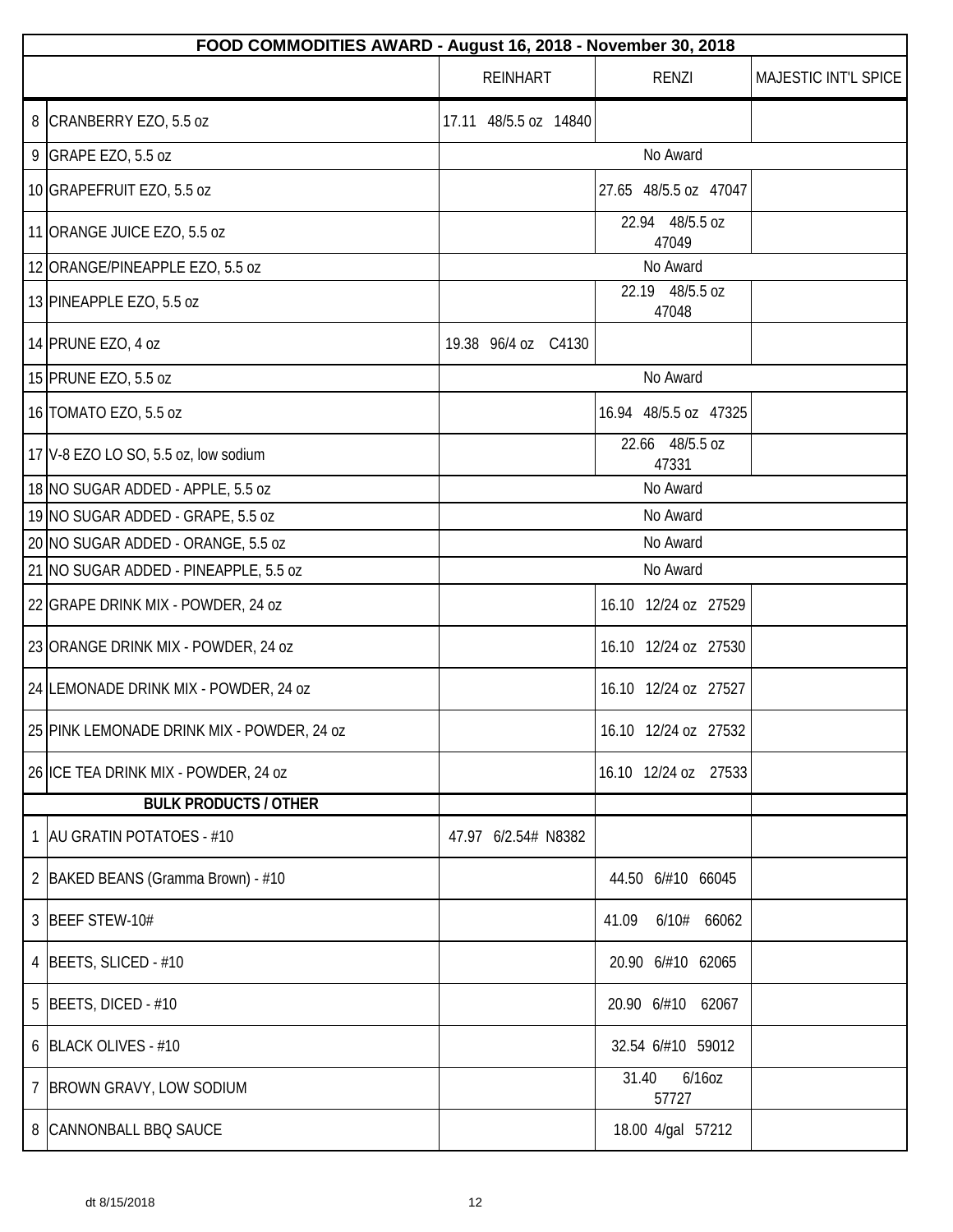| FOOD COMMODITIES AWARD - August 16, 2018 - November 30, 2018 |                         |                           |                      |  |  |
|--------------------------------------------------------------|-------------------------|---------------------------|----------------------|--|--|
|                                                              | <b>REINHART</b>         | RENZI                     | MAJESTIC INT'L SPICE |  |  |
| 9 CHEDDAR CHEESE SAUCE - #10                                 |                         | 32.00 6/#10 63027         |                      |  |  |
| 10 CHILI SAUCE - #10                                         | 6/#10 11222<br>27.66    |                           |                      |  |  |
| 11 COFFEE, 14 -16 oz                                         |                         | 110.00 24/14 oz<br>71105  |                      |  |  |
| 12 COFFEE PILLOW PACK, 2.5 oz                                |                         | 54.22 84/2 oz 71021       |                      |  |  |
| 13 COFFEE PILLOW PACK, 14 oz                                 |                         | 110.00 24/14 oz<br>71105  |                      |  |  |
| 14 COFFEE, DECAF, 14 -16 oz                                  |                         | 93.00 24/12 oz 70988      |                      |  |  |
| 15 COFFEE, DECAF, PILLOW PACK, 2.5 oz                        |                         | 49.10 84/1.75 oz<br>71217 |                      |  |  |
| 16 COFFEE, DECAF, PILLOW PACK, 14 oz                         |                         | 93.00 24/12 oz 70988      |                      |  |  |
| 17 COLESLAW DRESSING                                         |                         | 36.40 4/gal 56090         |                      |  |  |
| 18 CREAM STYLE CORN - #10                                    |                         | 23.00 6/#10 62035         |                      |  |  |
| 19 GARBANZO BEANS (CHIC PEAS) - #10                          |                         | 19.52 6/#10 62059         |                      |  |  |
| 20 GRAPE JELLY - #10                                         | 46.45 6/#10 31820       |                           |                      |  |  |
| 21 GRAPE JELLY - 132 oz                                      |                         | 42.88 6/132 oz 91435      |                      |  |  |
| 22 GREEN BEANS - $#10$                                       |                         | 18.95 6/#10 60093         |                      |  |  |
| 23 GREEN BEANS, 14 -16 oz                                    |                         | No Award                  |                      |  |  |
| 24 GREEN PEPPERS - #10                                       |                         | 28.40 6/#10 60095         |                      |  |  |
| 25 HOT SAUCE, MONARCH or equal                               |                         | 19.89 4/gal 61004         |                      |  |  |
| 26 KETCHUP - #10                                             |                         | 22.30 6/#10 57081         |                      |  |  |
| 27 KETCHUP, 12 - 14 oz                                       | 24.66 24/14 oz<br>12040 |                           |                      |  |  |
| 28 KIDNEY BEANS, #10                                         |                         | 21.90 6/#10 62000         |                      |  |  |
| 29 KIDNEY BEANS, 14 - 16 oz                                  |                         | No Award                  |                      |  |  |
| 30 MASHED POTATOES - #10                                     |                         | 36.98 6/#10 34141         |                      |  |  |
| 31 MAYONNAISE, REGULAR                                       |                         | 22.05 4/gal 56205         |                      |  |  |
| 32 MAYONNAISE, LOW FAT                                       |                         | 25.90 4/gal 56024         |                      |  |  |
| 33 MUSHROOMS - #10                                           |                         | 6/#10 68024<br>38.71      |                      |  |  |
| 34 MUSTARD, 12 oz bottle                                     | 20.29 16/13 oz<br>H9822 |                           |                      |  |  |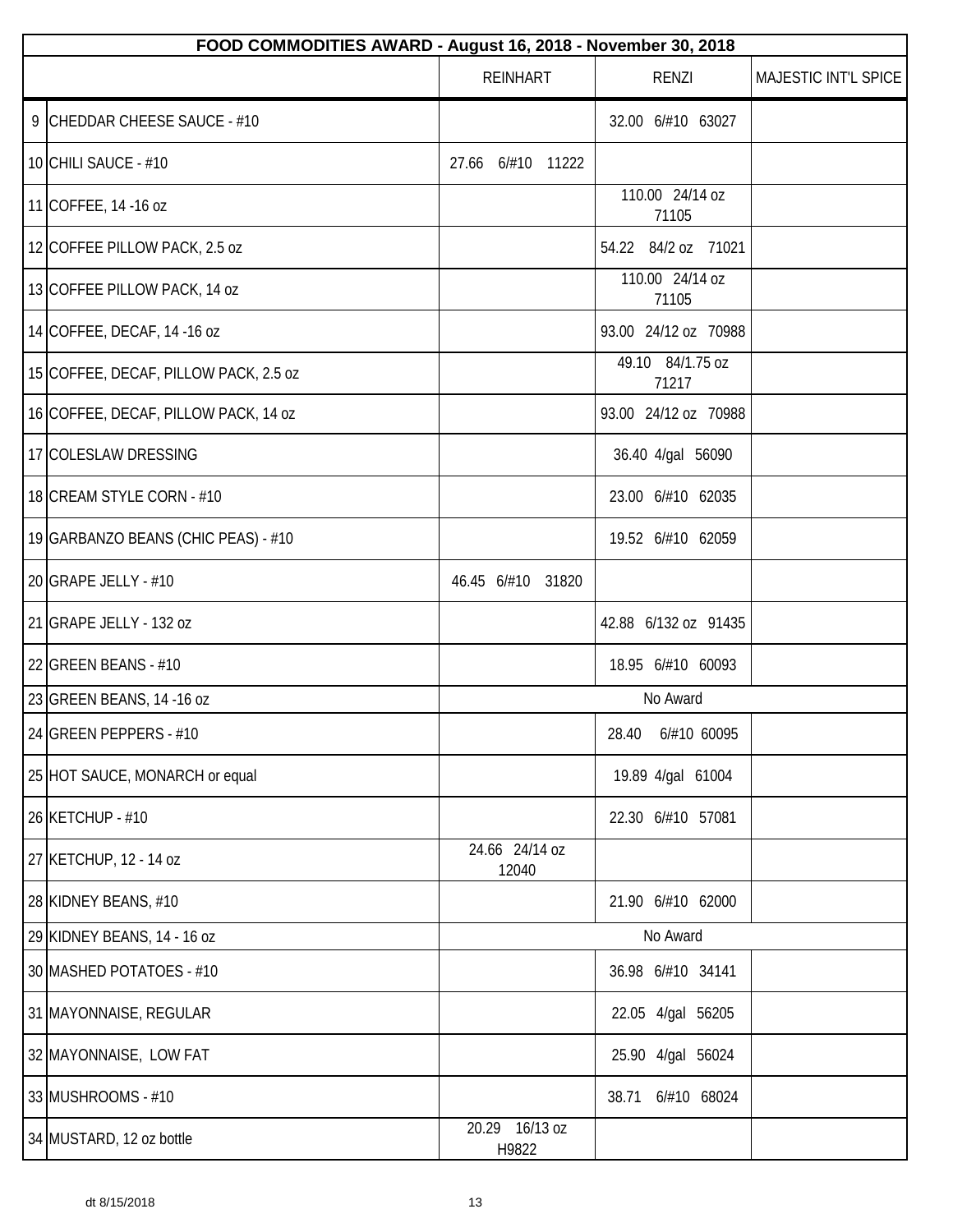|    | FOOD COMMODITIES AWARD - August 16, 2018 - November 30, 2018  |                   |                            |                      |  |  |  |
|----|---------------------------------------------------------------|-------------------|----------------------------|----------------------|--|--|--|
|    |                                                               | <b>REINHART</b>   | <b>RENZI</b>               | MAJESTIC INT'L SPICE |  |  |  |
|    | 35 MUSTARD - Gal                                              |                   | 12.10 4/gal 30058          |                      |  |  |  |
|    | 36 NORTHERN BEAN - #10                                        |                   | 21.97 6/#10 95412          |                      |  |  |  |
|    | 37 PEANUT BUTTER - 5#                                         |                   | 38.92 6/5# 92542           |                      |  |  |  |
|    | 38 PEPPERS, RED & GREEN - #10                                 |                   | 28.40 6/#10 60095          |                      |  |  |  |
|    | 39 PICKLES, Dill - gal                                        |                   | 12.30 2/gal 61040          |                      |  |  |  |
|    | 40 PICKLES, Dill - 5 gal                                      |                   | 23.90 5 gal 60125          |                      |  |  |  |
|    | 41 PINTO BEANS - #10                                          |                   | 6/#10 62075<br>19.25       |                      |  |  |  |
|    | 42 PIZZA SAUCE Grade A - #10                                  |                   | 23.17 6/#10 57051          |                      |  |  |  |
|    | 43 POTATOES, DICED - #10                                      |                   | 23.01 6/#10 62084          |                      |  |  |  |
|    | 44 POTATOES, DICED, FRESH VAC PACKED - #10                    | 13.49 2/10# 24086 |                            |                      |  |  |  |
|    | 45 POTATO PEARL Vitamin C Enriched - 5#                       |                   | 6/#10 34141<br>36.98       |                      |  |  |  |
|    | 46 POTATO - SCALLOPED - 20.35 oz                              |                   | 51.10 12/20.35 oz<br>34165 |                      |  |  |  |
|    | 47 PUMPKIN - #10                                              |                   | 37.90 6/#10 62083          |                      |  |  |  |
|    | 48 RAISINS - 30#                                              |                   | 63.50 30# 92345            |                      |  |  |  |
|    | 49 RAVIOLI - #10                                              |                   | 28.15 6/#10<br>66065       |                      |  |  |  |
|    | 50 RED PEPPERS - #10                                          |                   | 29.20 6/#10 58997          |                      |  |  |  |
|    | 51 REFRIED BEANS - #10 or 115 oz                              | 35.83 6/#10 19354 |                            |                      |  |  |  |
|    | 52 REFRIED BEANS, VEGETARIAN - #10                            |                   | 31.25<br>6/115 oz 92603    |                      |  |  |  |
|    | 53 SALSA - #10                                                |                   | 29.24 6/#10 57061          |                      |  |  |  |
|    | 54 SAUERKRAUT - #10                                           |                   | 23.92 6/#10 62082          |                      |  |  |  |
|    | 55 SPAGHETTI SAUCE, comparable to Angela Mia - #10            |                   | 22.05 6/#10 57336          |                      |  |  |  |
| 56 | SPAGHETTI SAUCE, LOW SODIUM comparable to Angela Mia -<br>#10 |                   | 21.40 6/#10<br>57021       |                      |  |  |  |
|    | 57 STEWED TOMATO, Grade A - #10                               |                   | 23.25<br>6/#10<br>56970    |                      |  |  |  |
|    | 58 STEWED TOMATO, LOW SODIUM Grade A - #10                    |                   |                            |                      |  |  |  |
|    | 59 STRAWBERRY PRESERVES - 4#                                  |                   | 39.40<br>6/4# 91424        |                      |  |  |  |
|    | 60 STRAWBERRY TOPPING, 5#                                     |                   | 6/#5 75105<br>43.06        |                      |  |  |  |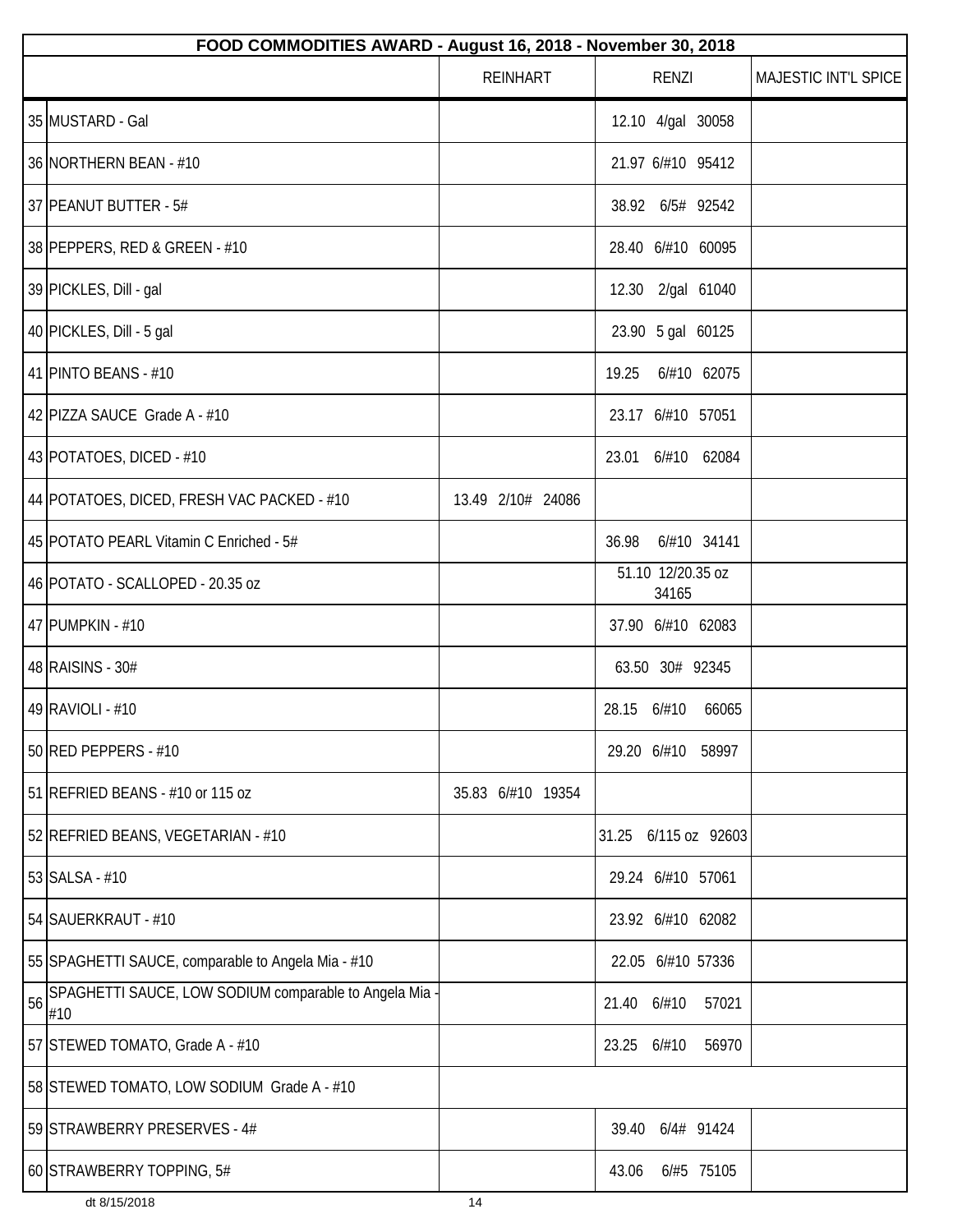| FOOD COMMODITIES AWARD - August 16, 2018 - November 30, 2018 |                          |                                  |                      |  |  |  |
|--------------------------------------------------------------|--------------------------|----------------------------------|----------------------|--|--|--|
|                                                              | <b>REINHART</b>          | <b>RENZI</b>                     | MAJESTIC INT'L SPICE |  |  |  |
| 61 SWEET POTATOES, syrup Grade A - #10                       |                          | 30.85 6/#10 92369                |                      |  |  |  |
| 62 TEA BAGS, Regular                                         |                          | 26.25<br>10/100 ct<br>71451      |                      |  |  |  |
| 63 TOMATOES, CRUSHED - #10                                   |                          | 21.25 6/#10 57016                |                      |  |  |  |
| 64 TOMATO PASTE, Grade A - #10                               | 23.90<br>6/#10 J3034     |                                  |                      |  |  |  |
| 65 TOMATO PASTE, LOW SODIUM Grade A - #10                    |                          | No Award                         |                      |  |  |  |
| 66 TOMATO SAUCE, Grade A - #10                               |                          | 21.95 6/#10 57055                |                      |  |  |  |
| 67 TOMATO SAUCE, LOW SODIUM Grade A                          |                          | 21.50<br>6/#10 57021             |                      |  |  |  |
| 68 WAX BEANS, 14 - 16 oz                                     |                          | No Award                         |                      |  |  |  |
| 69 WAX BEANS - #10                                           |                          | 24.00 6/#10 62022                |                      |  |  |  |
| 70 VEGETARIAN BEAN - #10                                     |                          | 6/#10 60097<br>22.80             |                      |  |  |  |
| 71 3-BEAN SALAD - #10                                        | 31.28<br>6/#10 56124     |                                  |                      |  |  |  |
| 72 4-BEAN SALAD - #10                                        |                          | 31.10<br>6/#10 10974             |                      |  |  |  |
| <b>INDIVIDUAL SERVING ITEMS</b>                              |                          |                                  |                      |  |  |  |
| 1 CHIPS - Corn                                               |                          | 31.00 104/1 oz 77540             |                      |  |  |  |
| 2 HOT CHOCOLATE, SUGAR FREE PACKET                           |                          | 36.70 6/40 ct 48229              |                      |  |  |  |
| 3 ORANGE JUICE - 4 oz                                        |                          | 10.98 72/4 oz 47000              |                      |  |  |  |
| 4   POTATO CHIP - regular                                    | 18.76 120/.5 oz<br>19264 |                                  |                      |  |  |  |
| 5   POTATO CHIP - BBQ                                        |                          | 31.00 104/1 oz 77541             |                      |  |  |  |
| 6 POTATO CHIP - Sour Cream & Onion                           |                          | 31.00 104/1 oz 77543             |                      |  |  |  |
| 7 PRETZELS - 1 oz                                            |                          | 26.09 88/1 oz 77532              |                      |  |  |  |
| 8   TORTILLA CHIPS - 2 oz                                    |                          | 21.75 72/.875 oz<br>78574 scoops |                      |  |  |  |
| 9 PC APPLESAUCE                                              |                          | 21.28 96/4.5 oz 64153            |                      |  |  |  |
| 10 PC BBQ SAUCE                                              |                          | 9.95 100/1 oz 66218              |                      |  |  |  |
| 11 PC BUTTER cups                                            | 30.05 8# G1358           |                                  |                      |  |  |  |
| 12 PC COFFEE                                                 |                          | No Award                         |                      |  |  |  |
| 13 PC COFFEE, DECAF                                          |                          | No Award                         |                      |  |  |  |
| 14 PC CREAM CHEESE                                           |                          | 17.15 100/1 oz 25001             |                      |  |  |  |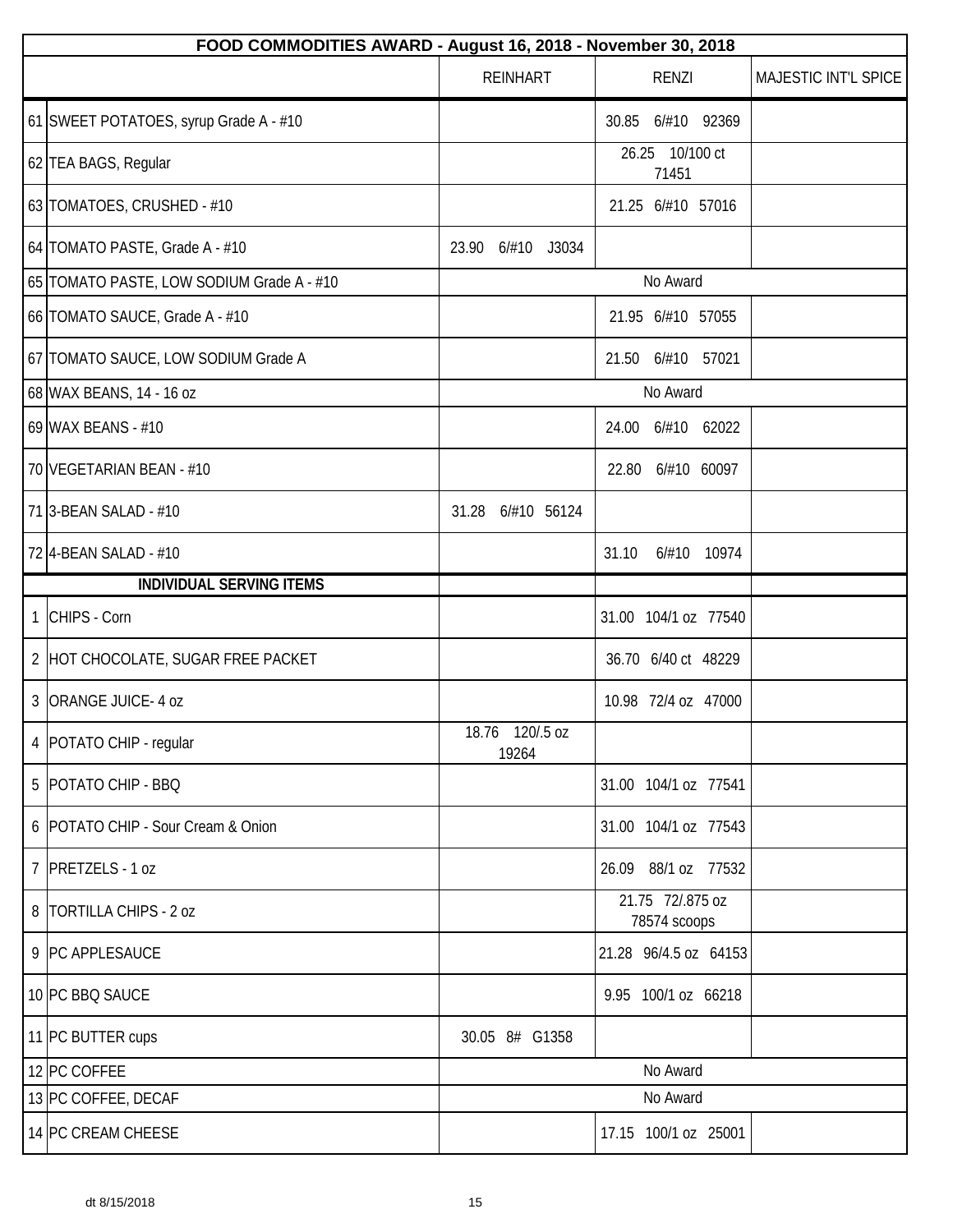| FOOD COMMODITIES AWARD - August 16, 2018 - November 30, 2018 |                          |                                      |                      |  |  |  |
|--------------------------------------------------------------|--------------------------|--------------------------------------|----------------------|--|--|--|
|                                                              | <b>REINHART</b>          | <b>RENZI</b>                         | MAJESTIC INT'L SPICE |  |  |  |
| 15 PC DIET CRANBERRY SAUCE                                   |                          | 24.50<br>200/.5 oz<br>64055 not diet |                      |  |  |  |
| 16 PC HALF & HALF                                            |                          | 13.02 400/3/8 oz<br>67174            |                      |  |  |  |
| 17 PC JELLY - diet                                           |                          | 14.98 200/12 gm<br>66222             |                      |  |  |  |
| 18 PC JELLY - regular                                        | 10.92 200/.5 oz<br>18394 |                                      |                      |  |  |  |
| 19 PC KETCHUP                                                |                          | 14.70 1000/9gm 66238                 |                      |  |  |  |
| 20 PC MAPLE SYRUP, Sugar Free                                |                          | 8.92 100/1 oz 66235                  |                      |  |  |  |
| 21 PC MARGARINE cups                                         |                          | 21.12 900/5 gm<br>82112              |                      |  |  |  |
| 22 PC MAYONAISE                                              |                          | 15.00 500/9gr 66585                  |                      |  |  |  |
| 23 PC MUSTARD                                                |                          | 7.04 500/4.5 gr 66223                |                      |  |  |  |
| 24 PC PANCAKE SYRUP                                          |                          | 7.22 100/1.5 oz 66229                |                      |  |  |  |
| 25 PC PANCAKE SYRUP, Sugar Free                              |                          | 8.92 100/1 oz 66235                  |                      |  |  |  |
| 26 PC PEANUT BUTTER                                          |                          | 20.97 200/.5 oz<br>66527             |                      |  |  |  |
| 27 PC RELISH                                                 |                          | 6.82 200/9 gr 66219                  |                      |  |  |  |
| 28 PC SALAD DRESSING (Italian If)                            |                          | 14.50 200/12 gr 66225                |                      |  |  |  |
| 29 PC SALT SUBSTITUTE                                        |                          | No Award                             |                      |  |  |  |
| 30 PC SPLENDA                                                |                          | 23.80<br>2000 67002                  |                      |  |  |  |
| 31 PC SUGAR                                                  |                          | 10.93 2000 67001                     |                      |  |  |  |
| 32 PC SOUR CREAM cups                                        | 14.55 100/1 oz 27792     |                                      |                      |  |  |  |
| 33 PC SWEET & SOUR                                           |                          | 9.96<br>100/1 oz 66236               |                      |  |  |  |
| FRUITS & VEGETABLES, FRESH and CANNED                        |                          |                                      |                      |  |  |  |
| 1 APPLES, fresh                                              | 138 ct H6044<br>23.78    |                                      |                      |  |  |  |
| 2 APPLES: sliced, juice or water packed, Grade A             |                          | 32.75 6/#10 10251                    |                      |  |  |  |
| 3 APPLESAUCE Unsweetened, Grade A                            |                          | 22.04 6/#10 65045                    |                      |  |  |  |
| 4 APRICOTS - Grade A                                         |                          | 30.35<br>6/#10 11266                 |                      |  |  |  |
| 5 BANANAS, fresh                                             |                          | 21.50 150 ct 88036                   |                      |  |  |  |
| 6 FROZEN BERRY MEDLEY                                        |                          | 25.10 2/5# 45264                     |                      |  |  |  |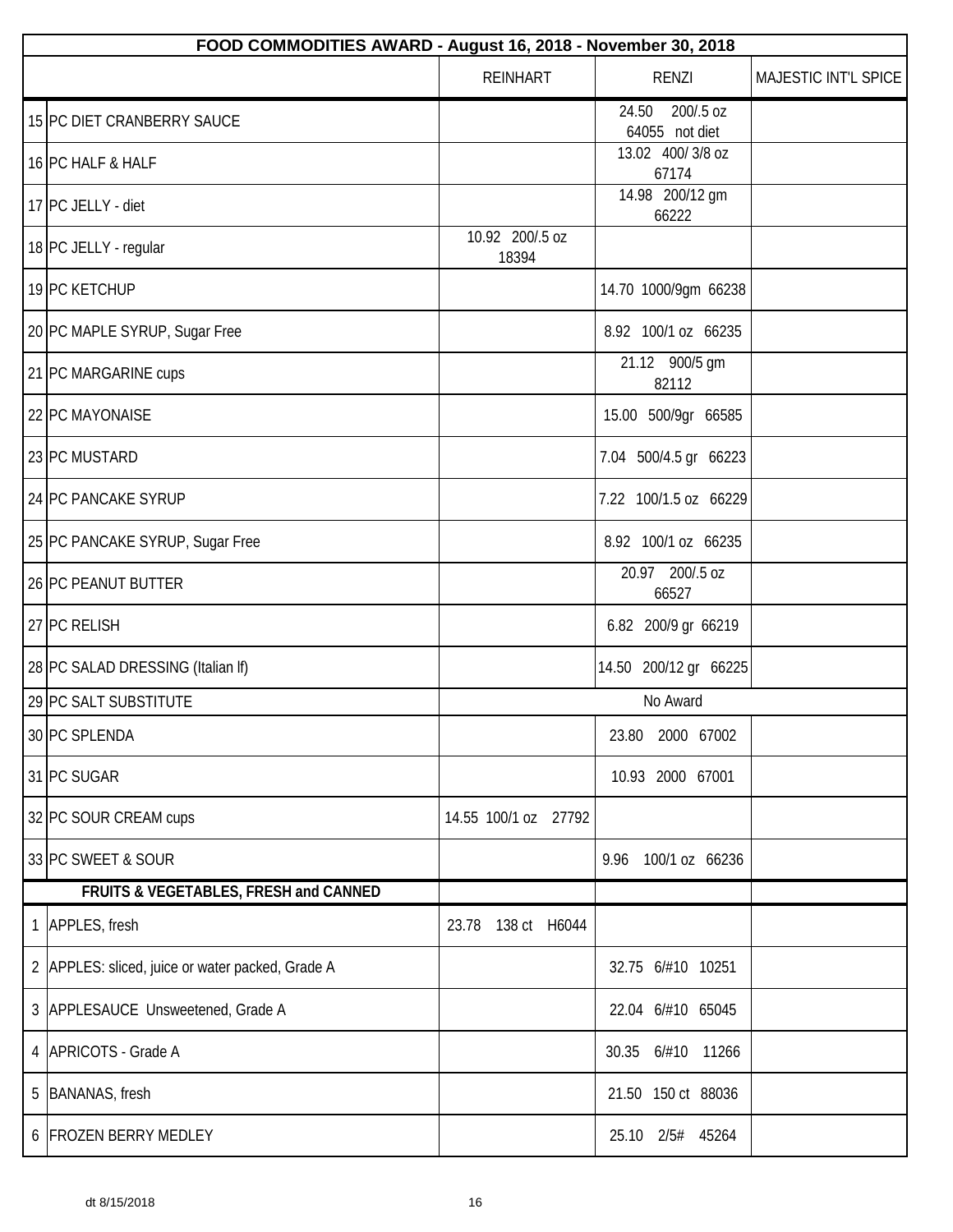|    | FOOD COMMODITIES AWARD - August 16, 2018 - November 30, 2018      |                      |                                     |                      |  |  |  |
|----|-------------------------------------------------------------------|----------------------|-------------------------------------|----------------------|--|--|--|
|    |                                                                   | <b>REINHART</b>      | <b>RENZI</b>                        | MAJESTIC INT'L SPICE |  |  |  |
|    | 7 CABBAGE, fresh                                                  |                      | 17.50 50# 88088                     |                      |  |  |  |
|    | 8 CANTELOPE, fresh                                                |                      | 22.00 12-15ct<br>88039              |                      |  |  |  |
|    | 9 CELERY. Bunch                                                   |                      | 1.75 ea 88308                       |                      |  |  |  |
|    | 10 COLE SLAW MIX                                                  |                      | 17.50  4/5#  88139                  |                      |  |  |  |
|    | 11 CRANBERRY SAUCE Whole, Grade A                                 | 38.09 6/101 oz 73746 |                                     |                      |  |  |  |
|    | 12 CRANBERRY SAUCE, Jellied, Grade A                              |                      | 6/101 oz 47037<br>39.60             |                      |  |  |  |
|    | 13 CUCUMBERS, fresh                                               | 25.45<br>45# 67732   |                                     |                      |  |  |  |
|    | 14 CRUSHED PINEAPPLE: fancy, juice Hawaiian Coarse, Grade A       |                      | 25.50<br>6/#10 64045                |                      |  |  |  |
|    | 15 FROZEN STRAWBERRIES, UNSWEETENED - Grade A                     |                      | 13.00<br>10# 45177                  |                      |  |  |  |
|    | 16 FROZEN STRAWBERRIES, SWEETENED - Grade A                       |                      | 6/6.5# 45175<br>54.15               |                      |  |  |  |
|    | 17 FRUIT COCKTAIL, Grade A                                        |                      | 29.70 6/#10 61041                   |                      |  |  |  |
|    | 18 FRUIT CUPS, 4 oz - Grade A                                     |                      | 16.52 36/4 oz 46233                 |                      |  |  |  |
| 19 | FRUIT MEDLEY, Festival/Classic, melon pieces, grapes - Grade<br>A |                      | 20.50 8# 31207                      |                      |  |  |  |
|    | 20 GREEN PEPPERS, fresh                                           |                      | 20# 88168<br>23.50                  |                      |  |  |  |
|    | 21 HONEYDEW MELON, fresh                                          |                      | 19.75 5-6ct<br>88048                |                      |  |  |  |
|    | 22 LETTUCE, Iceberg, fresh, head                                  | 29.07 24 ct 75018    |                                     |                      |  |  |  |
|    | 23 LETTUCE, Iceberg, fresh, bag                                   |                      | 17.50 4/5# 88131                    |                      |  |  |  |
|    | 24 MANDARIN ORANGE, sections, light, Grade A                      |                      | 23.00 6/#10 66031                   |                      |  |  |  |
|    | 25 ONIONS, fresh                                                  |                      | 19.75<br>50#<br>88153               |                      |  |  |  |
|    | 26 ORANGES, fresh                                                 |                      | 113 ct 88348<br>33.00               |                      |  |  |  |
|    | 27 PEACHES yellow, light cling halves, Grade A                    |                      | 6/#10 64008<br>26.00                |                      |  |  |  |
|    | 28 PEACHES sliced, light Grade A                                  |                      | 6/#10 63043<br>26.10                |                      |  |  |  |
|    | 29 PEARS halves, light Grade A                                    |                      | 6/#10 64003<br>37.10                |                      |  |  |  |
|    | 30 PEARS pieces, light Grade A                                    |                      | 26.50 6/#10 64012                   |                      |  |  |  |
|    | 31 PEPPERS, RED & GREEN, FROZEN                                   |                      | 22.95<br>25#<br>45109               |                      |  |  |  |
|    | 32 PINEAPPLE TIDBITS: light, Grade A                              |                      | 24.54<br>6/#10<br>64043<br>in juice |                      |  |  |  |
|    | dt 8/15/2018                                                      | 17                   |                                     |                      |  |  |  |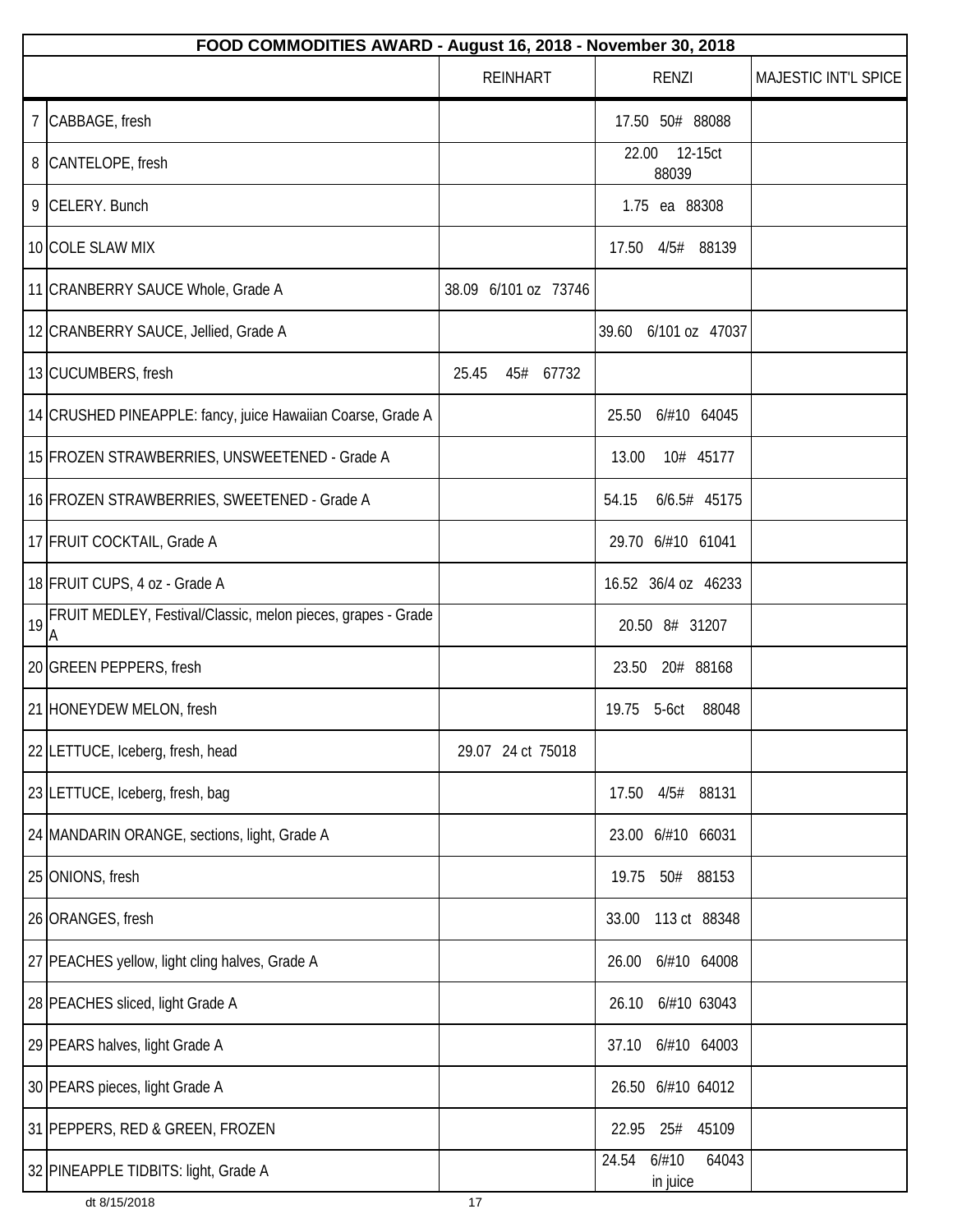| FOOD COMMODITIES AWARD - August 16, 2018 - November 30, 2018 |                      |                         |                      |  |  |  |  |
|--------------------------------------------------------------|----------------------|-------------------------|----------------------|--|--|--|--|
|                                                              | <b>REINHART</b>      | <b>RENZI</b>            | MAJESTIC INT'L SPICE |  |  |  |  |
| 33 PINEAPPLE, sliced, juice packed, Grade A                  | 32.68 6/#10 10846    |                         |                      |  |  |  |  |
| 34 PLUMS, fresh                                              |                      | 45.00<br>25#<br>88071   |                      |  |  |  |  |
| 35 POTATOES, fresh                                           | 50# J5888<br>17.30   |                         |                      |  |  |  |  |
| 36 SEEDLESS RAISINS - Grade A                                |                      | 63.50 30# 92345         |                      |  |  |  |  |
| 37 TOMATOES, fresh                                           | 25# 25942<br>25.27   |                         |                      |  |  |  |  |
| 38 TROPICAL FRUIT, papaya, banana - Grade A                  | 33.96 6/#10<br>11196 |                         |                      |  |  |  |  |
| 39 WATERMELON, fresh                                         |                      | 7.00<br>15#avg<br>88076 |                      |  |  |  |  |
| <b>VEGETABLES - FROZEN</b>                                   |                      |                         |                      |  |  |  |  |
| 1 ASPARAGUS, Grade A                                         |                      | 26.70 6/2.5# 45086      |                      |  |  |  |  |
| 2 BREAKFAST CUBE POTATOES, Grade A                           |                      | 35.95 6/5# 34395        |                      |  |  |  |  |
| 3   BROCCOLI, CUT, Grade A                                   |                      | 13.95 20# 45131         |                      |  |  |  |  |
| 4   BROCCOLI SPEARS, Grade A                                 |                      | 21.06 12/2# 45229       |                      |  |  |  |  |
| 5 BRUSSEL SPROUTS, Grade A                                   |                      | 21.89 12/2# 45255       |                      |  |  |  |  |
| 6 CALIFORNIA BLEND, Grade A                                  |                      | 18.10 20# 45331         |                      |  |  |  |  |
| 7 CAPRI MIX, Grade A                                         |                      | 18.80 20# 45318         |                      |  |  |  |  |
| 8 BABY CARROTS, whole Grade A                                |                      | 18.90 20# 45228         |                      |  |  |  |  |
| 9 CARROTS, CUT, Grade A                                      |                      | 13.95 20# 45018         |                      |  |  |  |  |
| 10 CAULIFLOWER, grade A                                      |                      | 18.15 12/2# 45257       |                      |  |  |  |  |
| 11 CORN, Grade A                                             |                      | 15.90 20# 45024         |                      |  |  |  |  |
| 12 GREEN BEANS, CUT, Grade A                                 |                      | 16.80<br>20# 45130      |                      |  |  |  |  |
| 13 GREEN BEANS, ITALIAN CUT, Grade A                         |                      | 22.95 12/2# 45336       |                      |  |  |  |  |
| 14 DICED GREEN PEPPERS, Grade A                              |                      | 19.76 12/2# 45097       |                      |  |  |  |  |
| 15 FAJITA STRIPS                                             | 18.49 12/2# AG676    |                         |                      |  |  |  |  |
| 16 FRENCH FRIES, Grade A                                     |                      | 17.95 6/5# 34115        |                      |  |  |  |  |
| 17 FRENCH GREEN BEANS, Grade A                               |                      | 23.97 12/2# 45253       |                      |  |  |  |  |
| 18 HUBBARD SQUASH, Grade A                                   |                      | 40.90 12/4# 45174       |                      |  |  |  |  |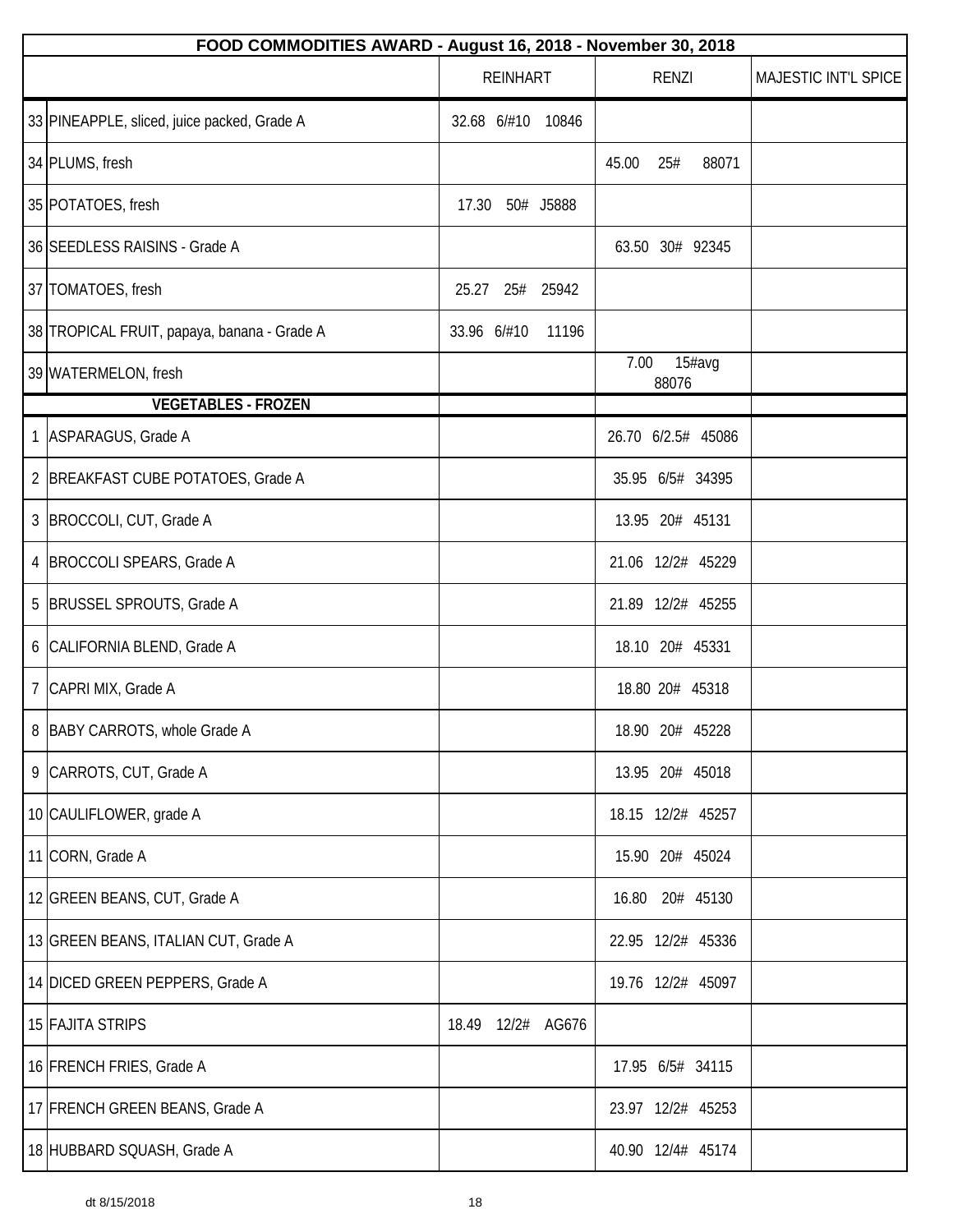| FOOD COMMODITIES AWARD - August 16, 2018 - November 30, 2018 |                   |                                 |                      |  |  |
|--------------------------------------------------------------|-------------------|---------------------------------|----------------------|--|--|
|                                                              | <b>REINHART</b>   | RENZI                           | MAJESTIC INT'L SPICE |  |  |
| 19 ITALIAN MIX, Grade A                                      |                   | 19.10 20# 45348                 |                      |  |  |
| 20 JAPANESE STIR FRY, Grade A                                |                   | 20# 45259<br>24.06              |                      |  |  |
| 21 LIMA BEANS, Grade A                                       |                   | 24.70<br>20# 45312              |                      |  |  |
| 22 MIXED VEGETABLES Grade A, 5 way mix                       |                   | 21.10 12/2.5# 45126             |                      |  |  |
| 23 ONIONS, DICED, Grade A                                    |                   | 20.00 12/2# 45102               |                      |  |  |
| 24 ORIENTAL BLEND, Grade A                                   |                   | 24.06 20# 45259                 |                      |  |  |
| 25 PEARL ONIONS. Grade A                                     |                   | 32.10 12/2# 45359               |                      |  |  |
| 26 PEAS, Grade A                                             |                   | 18.70 20# 45136                 |                      |  |  |
| 27 PEAS/CARROTS, Grade A                                     |                   | 16.75 20# 45137                 |                      |  |  |
| 28 SCAND BLEND, Grade A                                      | 17.57 12/2# 61788 |                                 |                      |  |  |
| 29 SPINACH, chopped Grade A                                  |                   | 24.50 12/3# 45232               |                      |  |  |
| 30 SWEET PEAS, Grade A                                       |                   | 18.70 20# 45136                 |                      |  |  |
| 31 WAX BEANS, CUT, Grade A                                   |                   | 21.02 12/2# 45338               |                      |  |  |
| 32 WINTER BLEND, Grade A                                     |                   | 20.70 12/2#<br>45099            |                      |  |  |
| 33 ZUCCHINI. Grade A                                         |                   | 19.75 20# 45294                 |                      |  |  |
| <b>PUDDING</b>                                               |                   |                                 |                      |  |  |
| 1 BUTTERSCOTCH                                               |                   | 27.95 6/#10 73193               |                      |  |  |
| 2 CHOCOLATE                                                  |                   | 27.45 6/#10 73191               |                      |  |  |
| 3 CHOCOLATE POWDER MIX                                       |                   | 32.10 12/42 oz 28585            |                      |  |  |
| 4 LEMON                                                      |                   | 28.10 6/#10 73195               |                      |  |  |
| 5 PISTACHIO                                                  |                   |                                 |                      |  |  |
| 6 TAPIOCA                                                    |                   | 29.25 6/#10 73196               |                      |  |  |
| 7 VANILLA                                                    |                   | 26.84 6/#10 73192               |                      |  |  |
| 8 VANILLA POWDER MIX                                         |                   | 23.35 12/24 oz 28477            |                      |  |  |
| 9 SUGAR FREE - BUTTERSCOTCH, 5 oz                            |                   | 20.90 12/5 oz 28474<br>Spec Ord |                      |  |  |
| 10 SUGAR FREE - CHOCOLATE, 5 oz                              |                   | 20.01 12/5 oz 28473<br>Spec Ord |                      |  |  |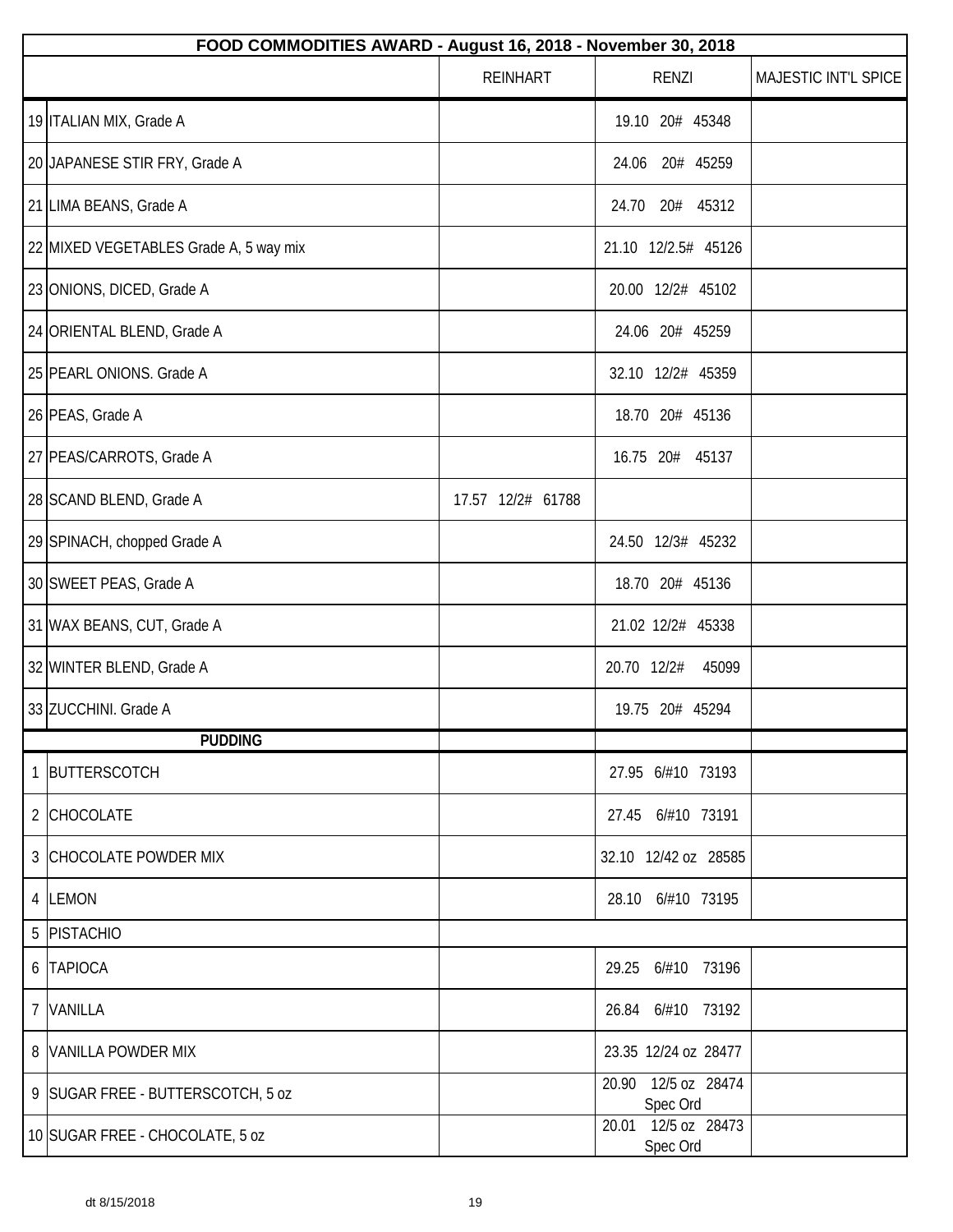|   | FOOD COMMODITIES AWARD - August 16, 2018 - November 30, 2018 |                          |                                    |                      |  |  |
|---|--------------------------------------------------------------|--------------------------|------------------------------------|----------------------|--|--|
|   |                                                              | <b>REINHART</b>          | <b>RENZI</b>                       | MAJESTIC INT'L SPICE |  |  |
|   | 11 SUGAR FREE - VANILLA, 5 oz                                |                          | 12/5 oz 28463<br>17.90<br>Spec Ord |                      |  |  |
|   | 12 SNACK PACK PUDDINGS, BUTTERSCOTCH, 3.5 oz                 |                          | 15.65 48/3.5 oz<br>73187           |                      |  |  |
|   | 13 SNACK PACK PUDDINGS, CHOCOLATE, 3.5 oz                    |                          | 14.35 48/3.5 oz<br>73188           |                      |  |  |
|   | 14 SNACK PACK PUDDINGS, VANILLA, 3.5 oz                      |                          | 14.35 48/3.5 oz<br>73186           |                      |  |  |
|   | 15 SNACK PACK PUDDINGS, DIABETIC, RICE, 4 oz                 |                          | 21.95 48/4 oz 73180                |                      |  |  |
|   | 16 SNACK PACK PUDDINGS, DIABETIC, TAPIOCA, 4 oz              |                          | 21.90 48/4 oz 73209                |                      |  |  |
|   | 17 SNACK PACK PUDDINGS, DIABETIC, VANILLA, 4 oz              |                          | 17.91 48/3.5 oz<br>88862           |                      |  |  |
|   | <b>JELLO</b>                                                 |                          |                                    |                      |  |  |
|   | 1 REGULAR, 24 oz- asst                                       |                          | 26.10 12/24 oz 29212               |                      |  |  |
|   | 2 SUGAR FREE RED, 2.75 oz                                    |                          | 33.48 18/2.75 oz 28272             |                      |  |  |
|   | 3 SUGAR FREE CITRUS, 2.75 oz                                 |                          | 33.48 18/2.75 oz 28273             |                      |  |  |
|   | <b>DAIRY</b>                                                 |                          |                                    |                      |  |  |
|   | 1 CHEESE AMER PROCESSED SLICED - Yellow                      |                          | 43.13 4/5# 25039                   |                      |  |  |
|   | 2 CHEESE AMER PROCESSED SLICED - White                       |                          | 4/5# 25038<br>43.13                |                      |  |  |
|   | 3 CHEESE, CHEDDAR - Block                                    | 2.22 lb $40# +$<br>G1306 |                                    |                      |  |  |
|   | 4 CHEESE, EXTRA SHARP - Block                                |                          | 10# 25064<br>2.88 lb<br><b>NYS</b> |                      |  |  |
| 5 | CHEESE, MEXICAN - Shredded                                   |                          | 4/5# 25045<br>44.68                |                      |  |  |
|   | 6 CHEESE, MOZZARELLA - Shredded - 20 lb                      |                          | 4/5# 25155<br>43.30                |                      |  |  |
|   | 7 CHEESE, MOZZARELLA - Shredded - 30 LB                      |                          | 43.30<br>4/5# 25155                |                      |  |  |
|   | 8 CHEESE, SHARP - Shredded                                   |                          | 4/5# 25042<br>47.10                |                      |  |  |
|   | 9 CHEESE, SHARP, LOW SODIUM - Shredded                       |                          | No Award                           |                      |  |  |
|   | 10 CHEESE, SWISS - Block                                     | 2.59 lb 2/8# + D9200     |                                    |                      |  |  |
|   | 11 CHEESE, SWISS, LOW SODIUM - Block                         |                          | No Award                           |                      |  |  |
|   | 12 COTTAGE CHEESE                                            |                          | 4/5# 25117<br>22.67                |                      |  |  |
|   | 13 COTTAGE CHEESE, 1%                                        |                          | 35.70 4/5#<br>25109                |                      |  |  |
|   | 14 LIQUID BUTTER                                             |                          | 26.58 3/gal<br>58470               |                      |  |  |
|   | 15 MARGARINE                                                 | 20.30<br>30/1# 98400     |                                    |                      |  |  |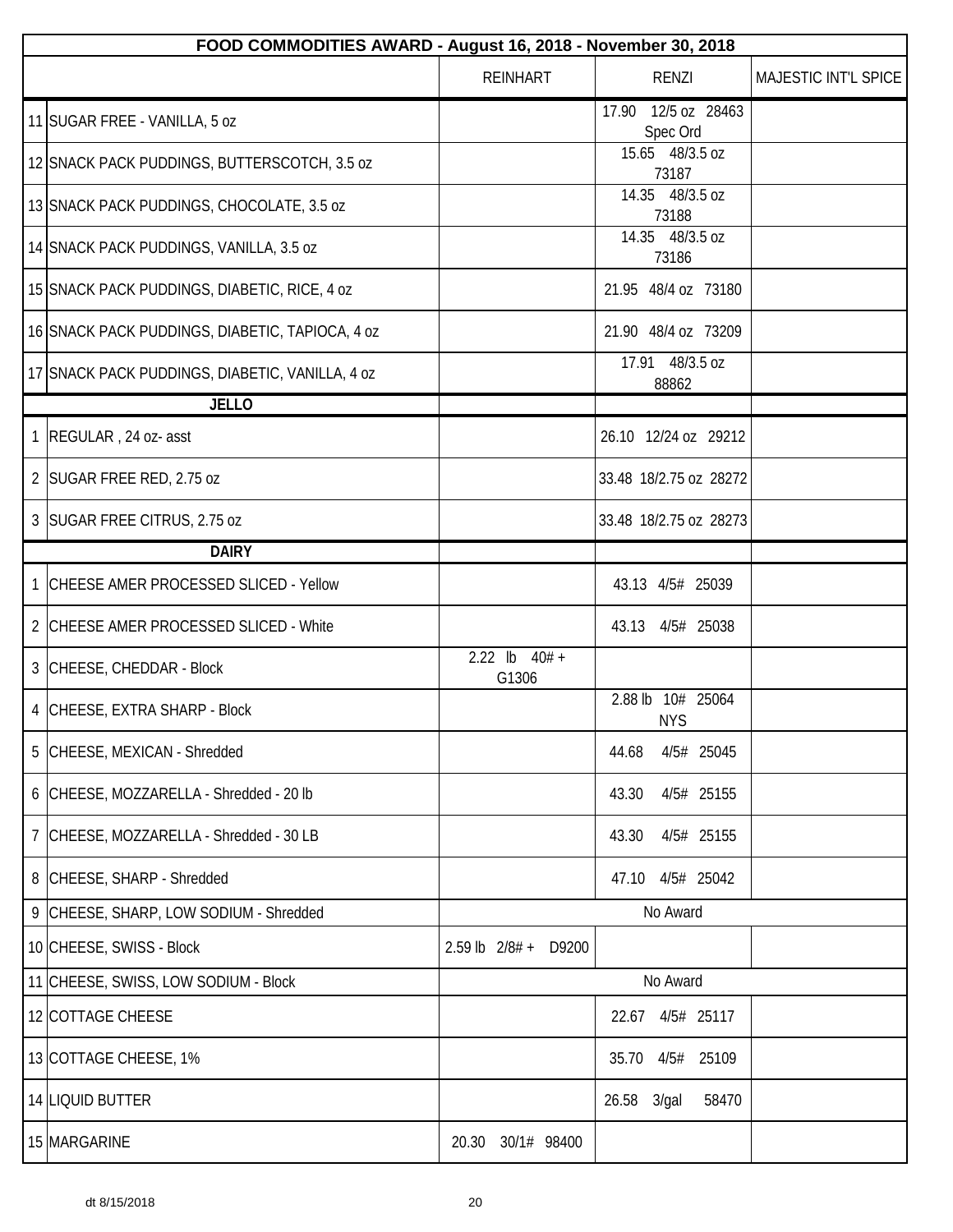|                | FOOD COMMODITIES AWARD - August 16, 2018 - November 30, 2018      |                  |  |       |       |                                  |         |                      |
|----------------|-------------------------------------------------------------------|------------------|--|-------|-------|----------------------------------|---------|----------------------|
|                |                                                                   | <b>REINHART</b>  |  |       |       | <b>RENZI</b>                     |         | MAJESTIC INT'L SPICE |
|                | 16 PARMESAN CHEESE                                                |                  |  |       | 51.50 | 4/5# bag 25330                   |         |                      |
|                | 17 PIZZA CRUST, rectangular par baked                             |                  |  |       | 23.00 | 10/43 oz 37807                   |         |                      |
|                | 18 SOUR CREAM                                                     | 34.66 6/5# G1372 |  |       |       |                                  |         |                      |
|                | 19 YOGURT - assorted                                              |                  |  |       | 14.30 | 48/4 oz 26086<br>/ 26087 / 26088 |         |                      |
|                | 20 YOGURT, LIGHT - assorted flavors                               |                  |  |       | 17.05 | 48/4 oz 26078                    |         |                      |
|                | 21 YOGURT, VANILLA, 2-5 lb                                        |                  |  |       | 12.95 | 6/32 oz 76516                    |         |                      |
|                | 22 YOGURT, VANILLA, 4-6 oz                                        |                  |  |       | 7.60  | 12/6 oz 26154                    |         |                      |
|                | <b>COOKIES &amp; CRACKERS</b>                                     |                  |  |       |       |                                  |         |                      |
| $\mathbf{1}$   | COOKIES, CHOCOLATE CHIP, frozen ready to bake dough               | 30.75 16# 17858  |  |       |       |                                  |         |                      |
| $\overline{2}$ | COOKIES, OATMEAL, frozen ready to bake dough                      |                  |  |       |       | No Award                         |         |                      |
| 3              | COOKIES, OATMEAL RAISIN, frozen ready to bake dough               | 30.47 16#        |  | 17868 |       |                                  |         |                      |
| 4              | COOKIES, PEANUT BUTTER, frozen ready to bake dough                |                  |  |       | 36.25 | 324/1 oz 11453                   |         |                      |
|                | 5 COOKIES, SUGAR, frozen ready to bake dough                      |                  |  |       |       | 36.55 320/1 oz 39988             |         |                      |
| 6              | COOKIES, WHITE CHIP MACADAMIAN NUT, frozen ready to<br>bake dough |                  |  |       |       | 50.95 213/1.5 oz<br>51594        |         |                      |
|                | 7 FIG NEWTONS                                                     |                  |  |       |       | 46.48 120/2 oz 72051             |         |                      |
|                | 8   FIG NEWTONS, individual package                               |                  |  |       |       | 38.90 120/1 oz 72024             |         |                      |
|                | 9 GRAHAM CRACKERS, individual package                             |                  |  |       | 19.50 | 200/2 ct 28125                   |         |                      |
|                | 10 LORNA DOONE COOKIE, individual package                         |                  |  |       |       | 32.65 120/1 oz 4 ct<br>72022     |         |                      |
|                | 11 SALTINE - KRISPY, individual package                           |                  |  |       |       | 10.00 500/2 pk 73314             |         |                      |
|                | 12 SALTINES UNSALTED TOPS, individual package                     |                  |  |       |       | 19.00 500/2 pk 73312             |         |                      |
|                | 13 SUGAR FREE COOKIE, Chocolate, individual package               |                  |  |       |       | 29.00 106/.75 oz<br>32509        |         |                      |
|                | 14 SUGAR FREE COOKIE, Lemon, individual package                   |                  |  |       |       | 29.00 106/.75 oz<br>32510        |         |                      |
|                | 15 SUGAR FREE COOKIE, Short Bread, individual package             |                  |  |       |       | 42.95 120/1 oz 83086             |         |                      |
|                | <b>MISC</b>                                                       |                  |  |       |       |                                  |         |                      |
| 1              | COFFEE, REGULAR, 2 oz                                             |                  |  |       | 54.22 | 84/2 oz 71021                    |         |                      |
| 2              | COFFEE, DECAF 2 oz                                                |                  |  |       |       | 63.10<br>71216                   | 84/2 oz |                      |
|                | 3 BLACK PEPPER SHAKER - disposable                                |                  |  |       |       | 39.10 48/1.5 oz 67190            |         |                      |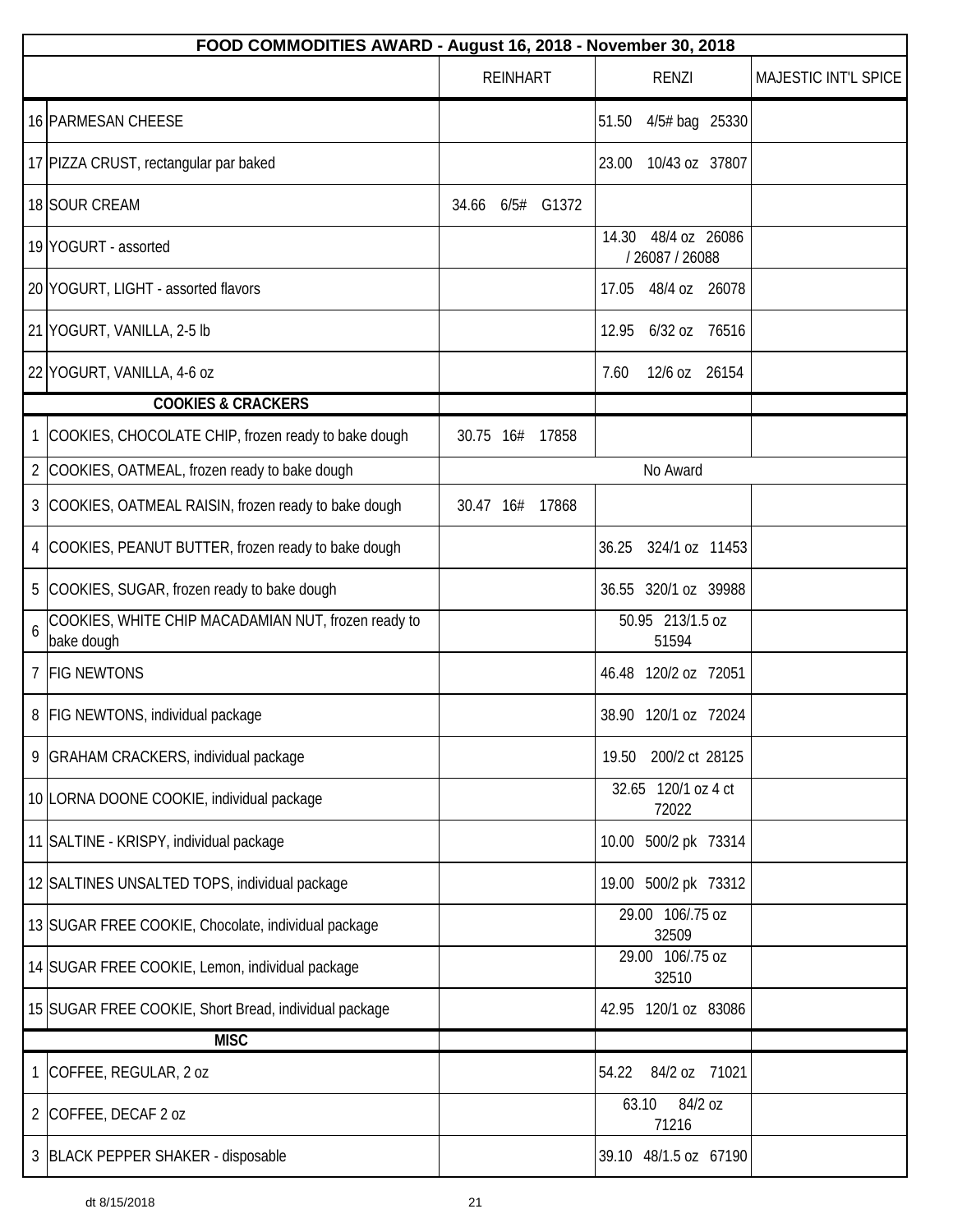|                | FOOD COMMODITIES AWARD - August 16, 2018 - November 30, 2018 |                               |                                     |                      |  |  |
|----------------|--------------------------------------------------------------|-------------------------------|-------------------------------------|----------------------|--|--|
|                |                                                              | <b>REINHART</b>               | <b>RENZI</b>                        | MAJESTIC INT'L SPICE |  |  |
|                | 4   GLUTEN FREE - BAGELS, asst                               | 25.39 24 ct G1434             |                                     |                      |  |  |
|                | 5 GLUTEN FREE - BREAD                                        | 50.84 6/30 oz 56428           |                                     |                      |  |  |
|                | 6 GLUTEN FREE - CHEX CEREAL                                  |                               | 29.80 96/1 oz 84166                 |                      |  |  |
|                | 7   GLUTEN FREE - FROZEN SHERBERT, asst                      |                               | 31.65 96/4 oz 93577,<br>93578,93580 |                      |  |  |
|                | 8 GLUTEN FREE - MUFFINS, asst                                | 40.35<br>36 ct 56472          |                                     |                      |  |  |
|                | 9 KOSHER - BREAD                                             |                               | No Award                            |                      |  |  |
|                | 10 KOSHER - CHOW MEIN DINNER                                 |                               | No Award                            |                      |  |  |
|                | 11 KOSHER - CHICKEN DINNER                                   |                               | No Award                            |                      |  |  |
|                | 12 KOSHER - CHICKEN LEG DINNER                               |                               | No Award                            |                      |  |  |
|                | 13 KOSHER - COLD CUTS                                        |                               | No Award                            |                      |  |  |
|                | 14 KOSHER - FISH DINNER                                      |                               | No Award                            |                      |  |  |
|                | 15 KOSHER - POT ROAST DINNER                                 |                               | No Award                            |                      |  |  |
|                | 16 KOSHER - SALISBURY STEAK DINNER                           |                               | No Award                            |                      |  |  |
|                | 17 KOSHER - SLICED CHEESE                                    |                               | No Award                            |                      |  |  |
|                | 18 KOSHER - SPAGHETTI & MEATBALL DINNER                      | No Award                      |                                     |                      |  |  |
|                | 19 KOSHER - TURKEY DINNER                                    | No Award                      |                                     |                      |  |  |
|                | 20 READY MADE BISCUITS - 3"                                  | 120/2.25 oz<br>31.09<br>B5526 |                                     |                      |  |  |
|                | 21 READY MADE BISCUITS - 2"                                  |                               | 20.03 105/2"<br>36843               |                      |  |  |
|                | 22 SALT SHAKER - disposable                                  |                               | 10.15 48/4 oz 67189                 |                      |  |  |
|                | 23 SPRAY COATING (pan)                                       |                               | 15.27 6/17 oz 66422                 |                      |  |  |
|                | 24 TORTILLA CHIPS                                            |                               | 10.00  3/2#  60054                  |                      |  |  |
|                | 25 TORTILLA SHELLS                                           |                               | 11.73 200/5.25" 60052               |                      |  |  |
|                | <b>MILK</b>                                                  |                               |                                     |                      |  |  |
| 1              | WHOLE MILK, gal                                              | 15.70 4/gal J4458             |                                     |                      |  |  |
|                | 2 WHOLE MILK, 1/2 gal                                        | 18.05 9/.5 gal J9324          |                                     |                      |  |  |
|                | 3 WHOLE MILK, 8 oz                                           | 11.45 50/8 oz J9318           |                                     |                      |  |  |
|                | 4 SKIM MILK, 1/2 gal                                         | 15.46 9/.5 gal J4460          |                                     |                      |  |  |
|                | 5 SKIM MILK, 8 oz                                            | 9.36 50/8 oz J9340            |                                     |                      |  |  |
|                | 6 2% MILK, 8 oz                                              | 10.68 50/8 oz J9320           |                                     |                      |  |  |
| 7 <sup>1</sup> | 1% MILK, 1/2 gal                                             | 4/gal J4410<br>12.39          |                                     |                      |  |  |